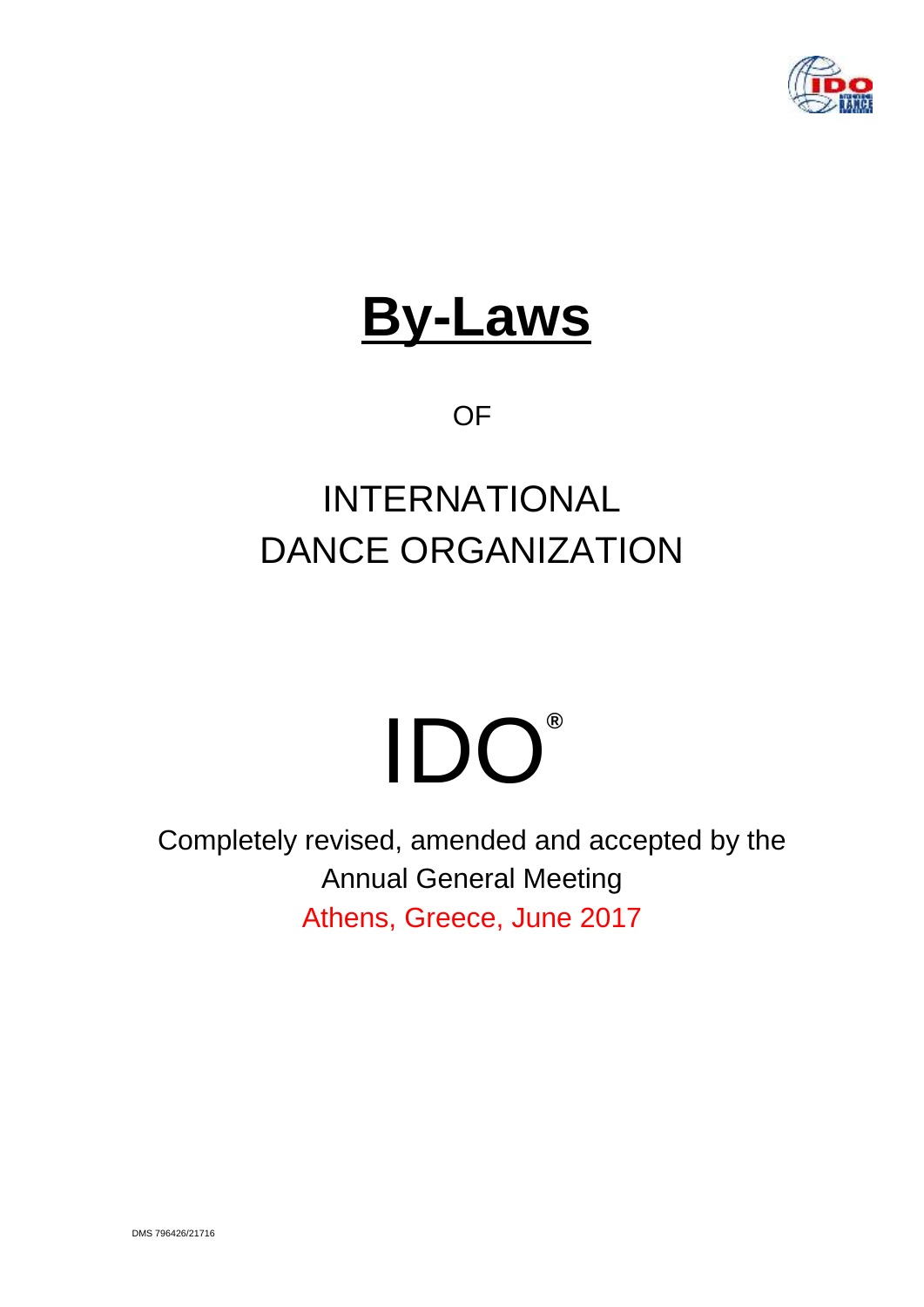

# **ARTICLE 1 AIMS AND OBJECTIVES**

IDO is a worldwide Dance, Dance Sport and Sport Dance organization for modern and contempory competitive dance disciplines. IDO also recognizes dance as a cultural art form.

Aims and objectives of the IDO are:

- 1.1 To promote, encourage, publicize and facilitate the art of dancing in all its forms internationally, including leisure dancing, performing arts and dance sport, with the exception of Standard and Latin American dancing, Rock 'N' Roll, Boogie Woogie and Lindy Hop. This shall be done by every practicable means and in particular by making widely known the physical, cultural and educational benefits to be delivered from the same in all its forms and by giving demonstrations, holding competitions, festivals and exhibitions, by organizing or sponsoring lectures, lessons and examinations, awarding certificates, prizes and scholarships and doing all such matters and things as will raise or improve the standard of dancing in all its forms internationally, including leisure dancing, performing arts and dance sport, with the exception of Standard and Latin American dancing, Rock 'N' Roll, Boogie Woogie and Lindy Hop;
- 1.2 To encourage, foster and increase public interest in the art of dancing, performing arts, leisure dancing and dance sport with the exception of the dances described under 1.1, by promoting uniformity of instruction in the basic steps of dances that come under the control of the IDO by advising on the suitability of new dances and innovations in existing dances;
- 1.3 To encourage the promotion and proper conduct of competition dances and the recognition of established championships as well as of possible championships in new dance disciplines and to secure the observance of regulations designed to avoid the duplication of dancing competitions;
- 1.4 To grant permission for approved National IDO MEMBER ORGANIZATIONS to organize world, continental and area/regional continental championships in dance disciplines that are controlled by the IDO, and such other titles as may from time to time be determined by the IDO;
- 1.5 To formulate rules to govern such championships and other titles in accordance with the rules of the IDO and/or other rules recognized by the IDO, which are not incompatible with these objects and which shall include the governance of the conduct of MEMBER ORGANIZATIONS and persons or bodies recognized by and/or registered with the IDO;
- 1.6 To formulate, promulgate and oversee a uniform method of judging and marking in all dance sport competitions and championships in disciplines governed by the IDO throughout the world;
- 1.7 To secure the recognition of competitions and other events that are recognized by the IDO, using as a symbol at such competitions or events, a flag with the official IDO logo imprinted on it. This logo, which is imprinted on the upper right hand corner of this page and published on the IDO website, is a registered trademark (to be used on white background only).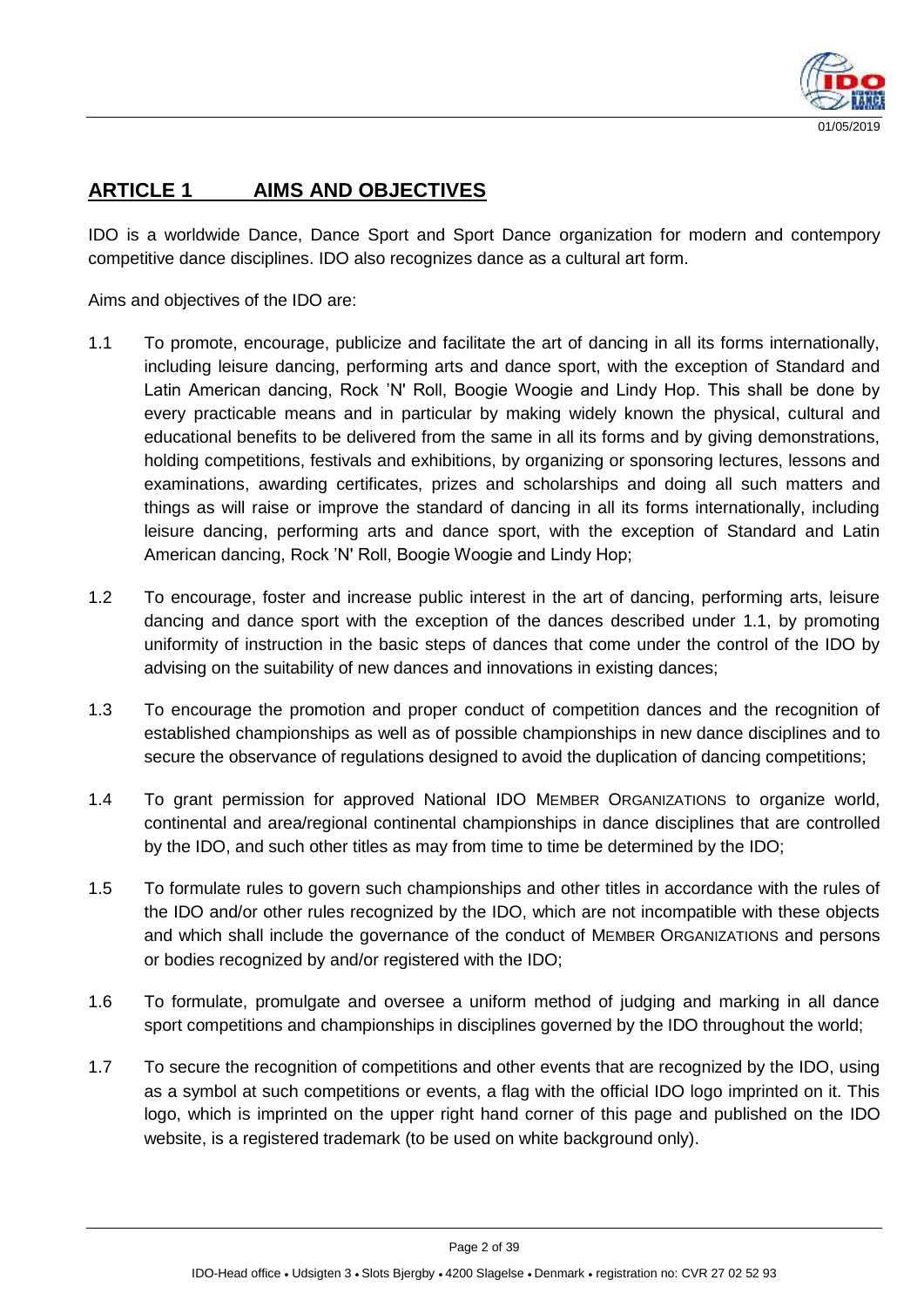

1.8 To develop, promote and adopt drug free policy within the DanceSport in line with the World Antidoping Code. The Anti-Doping rules of IDO may be amended from time to time.

In order to achieve these aims and objectives, IDO has implemented and is committed to

THE IDO CODE OF CONDUCT (**Annex 1**)

THE IDO ELECTORAL CODE (**Annex 2**)

THE IDO CODE OF ETHICS AND DISCIPLINARY PROCEDURES (**Annex 3**)

A PLEDGE TO IMPLEMENT GOOD GOVERNANCE IN EUROPEAN SPORT (**Annex 4**).

# **ARTICLE 2 ORDINARY MEMBERSHIP**

- 2.1. Classes of Ordinary Membership
- 2.1.1 There are three Dance Departments in the IDO
	- *• Performing Arts disciplines,*
	- *• Street Dance disciplines,*
	- *• Couple Dance disciplines.*

Membership can be obtained in all three departments (full member) or in one or two departments (department member).

- 2.1.2 In IDO Annual General Meetings and Special General Meetings, every member is granted one vote for each Dance Department which the member administrates. Thus, a full member administrating all three Dance Departments has three votes in General Meetings.
- 2.1.3 No new member will be admitted as full or department member from a country in which a full member already exists.
- 2.1.4 If a department member administrates one or two departments, the Association may accept one or two other department member(s) from the same country for those departments which are not already administered by other department members. Thus, the Association may have up to three members from one country. Each member from one country may exercise its vote(s) independent of the other member(s) from the same country.
- 2.2 Election of New Ordinary Members / Probationary Status
- 2.2.1 Any applicant seeking IDO membership must apply in writing for either full membership or department membership in one or more of the IDO Dance Departments. Any applicant applying for ordinary membership in the IDO must be a non-profit, democratic entity, duly registered in its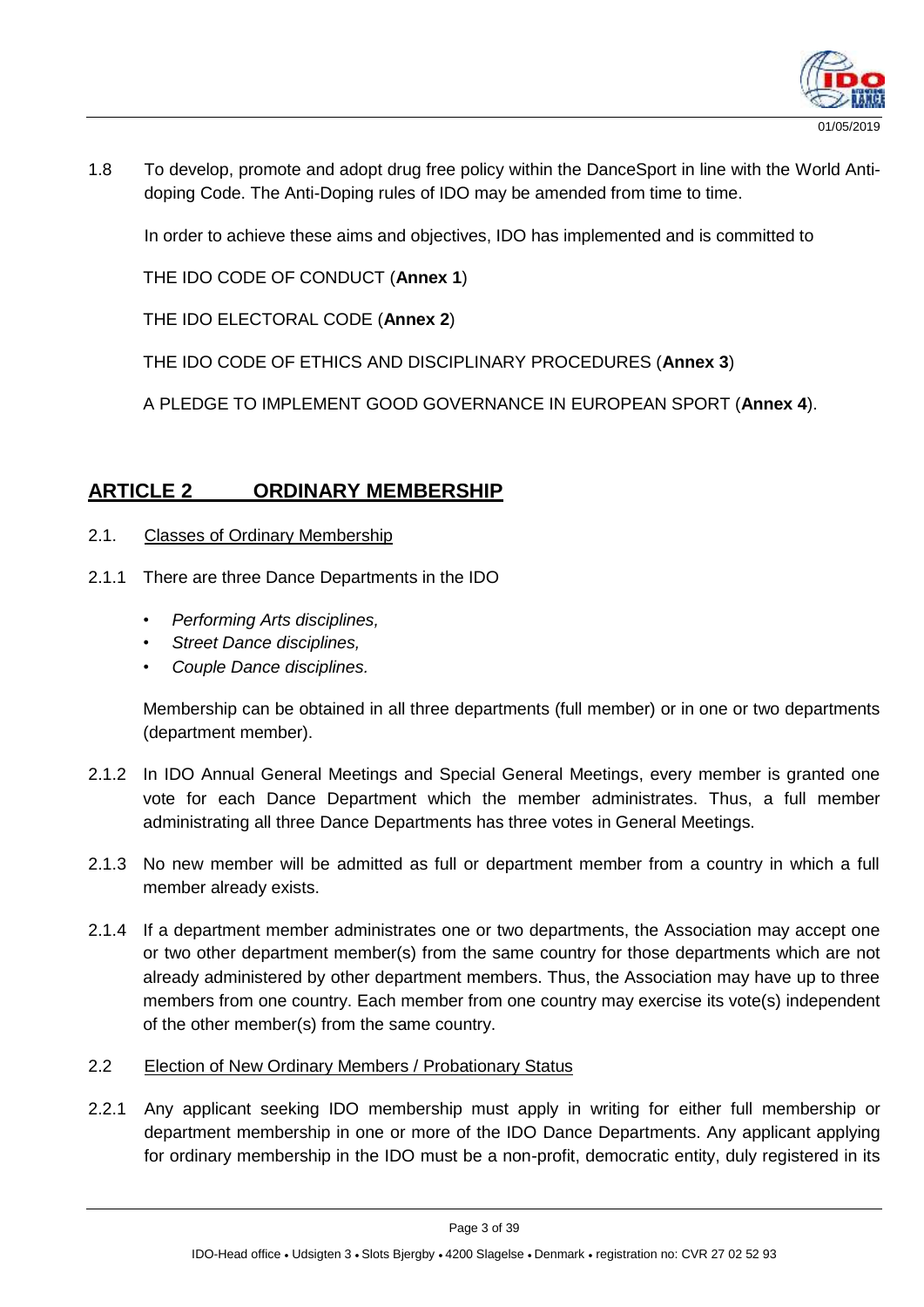

country with a tax-free registration number. The application must be furnished with a copy of the applicant's Statutes and/or Constitutions and possible By-Laws.

The IDO Presidium may, at its discretion, request any applicant making application for full or department membership to send a maximum of two (2) delegates to a Presidium meeting or Annual General Meeting before considering an application. Such delegates may only speak at the IDO meetings they attend, by invitation of the chairman. They may not take part in any debate.

2.2.2 The IDO Presidium may accept a new full member or department member only on a probationary basis. The status may be granted if the Presidium is convinced that the applicant will fulfill all requirements for ordinary membership and if the applicant has presented documentary proof of its proper registration and non-profit status.

The decision to accept a probationary member must be confirmed by the next Annual General Meeting. Until such confirmation, the IDO Presidium has full discretion to revoke a probationary membership.

Unless it decides to revoke the probationary membership, the AGM shall, as a general rule, confirm the probationary membership for a period of 2 years (counted from AGM to AGM). The AGM has discretion to grant a shorter probationary period. With a majority of 2/3 of the votes of the members present with the right to vote, the Annual General Meeting may accept a new member as full member without probationary status.

- 2.2.3 A probationary member has all rights and obligations of an ordinary member. However, a probationary member does not have the right to make nominations or to be nominated for elections to any IDO function, but is invited to send delegates to participate in education seminars in order to obtain licenses as judges once full membership has been granted at the end of the probationary period.
- 2.2.4 At the end of the probationary period the Annual General Meeting may, upon the member's application, grant the status of an ordinary member without limitation provided that the probationary member has fulfilled the minimum of 10 enrolments in 2 consecutive calendar years as specified in Article 2.3.2 below.

If this is not the case, the AGM may either prolong the probationary period until the next AGM or resolve that the status of full membership is granted as of January 1 of the following calendar year if the probationary member has fulfilled the minimum of 10 enrolments until then.

The rules of expulsion and suspension of members for cause (Art. 4) also apply to probationary members. Further, the Annual General Meeting has full discretion to prolong a probationary status of a member without having to give reasons.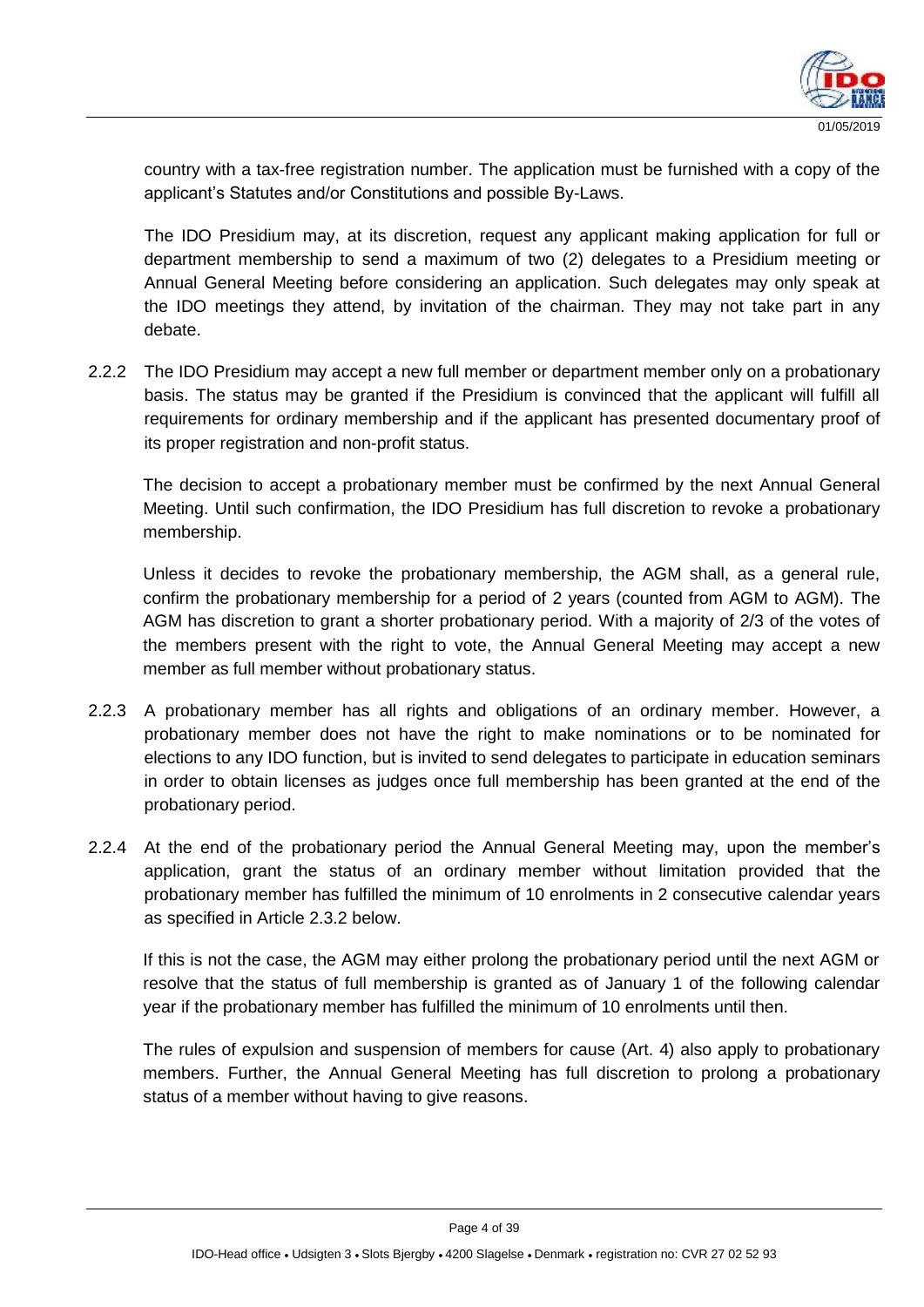

- 2.2.5 Unless resolved otherwise, the resolution by the Annual General Meeting to accept a new member shall become effective immediately. Any new member may exercise its right as an IDO member only after the payable membership fee has been received by the Treasurer.
- 2.2.6 If the IDO receives an application for membership from an applicant in a country in which a full member already exists, or if the application is made for a Dance Department for which a department member already exists in that particular country, the IDO Presidium shall inform the respective existing full or department member. It is then up to the existing full or department member to decide whether the existing member is willing to form a "National Council" together with the new applicant to administer the respective dance department(s) in their country.

If such a "National Council" is formed, the new applicant shall not gain any rights to vote or speak at General Meetings of the IDO. Rather, the existing IDO member shall exercise all rights on behalf of the "National Council". The existing IDO member shall continue to be responsible for payment of membership fees and may ask the new applicant for partial reimbursement. In order to maintain the membership in a particular dance department in accordance with Article 2.3 (minimum 10 enrolments), the participation of the complete "National Council" shall be considered.

#### 2.3 Maintenance of Ordinary Membership

- 2.3.1 All IDO members whether full members or department members shall only maintain membership in their IDO Dance department(s) if they send dancers to participate in IDO World and/or Continental Championships or IDO World or Continental Cups in dance disciplines in each department for which they are admitted.
- 2.3.2 Over a period of 2 consecutive calendar years every IDO member must have sent dancers who have participated in IDO World and/or Continental Championships or IDO World or Continental Cups in each department in which they are admitted. As a minimum requirement for maintenance of membership, at least 10 enrolments, registered through the DIES system, must be made in each dance department in which the member is admitted. An enrolment, as per the DIES system, is called a "dancer's group". It can be a solo, a duo, a couple, a trio, a small group, a formation, or a production.

If the minimum of 10 enrolments over the last 2 consecutive calendar years has not been met by a member at the end of a calendar year, the membership in this particular Dance Department may be suspended as stipulated in Article 5.1.

#### 2.4 Membership Fees

2.4.1 Annual membership fees for full members and department members are set out in the IDO Dance Sport Rules & Regulations Section 1.5 (IDO Fees).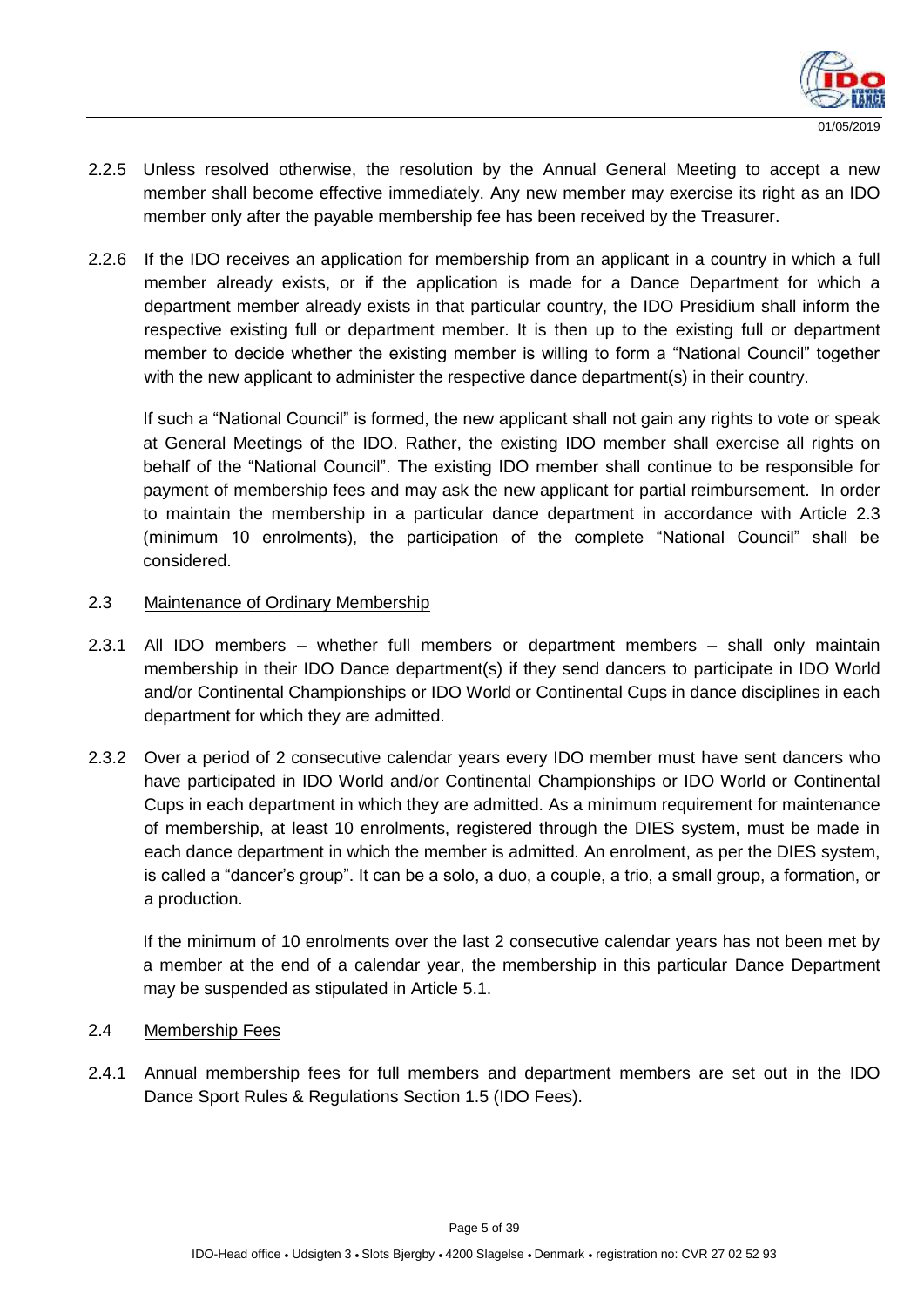

2.4.2 A probationary member which is accepted until June 30 of a calendar year pays the full annual membership fee. In case of acceptance after June 30, 50% of the annual membership fee is payable for that particular calendar year.

# **ARTICLE 3 OTHER TYPES OF MEMBERSHIP**

#### 3.1 Affiliate Member

Candidates for affiliate membership must file their applications with the Presidium for presentation to the Annual General Meeting. Affiliate membership may be granted indefinitely or for a limited time and shall in this case elapse automatically.

Affiliated members shall be invited to Annual General Meetings with the right to speak, but not to vote.

#### 3.2 Honorary Member

- 3.2.1 The IDO Presidium may grant the "Honorary IDO Membership International" to those individuals or organizations who have made outstanding contributions to the IDO and to the growth of the IDO disciplines throughout the entire world.
- 3.2.2 The IDO Presidium may grant the "Honorary IDO Membership National" to those individuals or organizations who have made outstanding contributions towards the growth of the IDO disciplines within their own country.
- 3.2.3 Honorary members do not pay membership fees. They have the right to speak at general meetings but not to vote.

#### 3.3 IDO Contact Person Representing a Country

- The IDO Presidium may from time to time appoint a contact person to represent a country where the IDO is not yet represented by a full or department member.
- A contact person will act as a liaison officer between the IDO and any national group, association, dance school, dance club, or any person that is interested in taking part in activities of the IDO.
- A contact person must ensure that the best-qualified dancers**,** within his or her country**,** can participate at IDO Competitions and Championships. A contact person may nominate up to 6 persons to participate individually or in any kind of formation.
- In situations where more dancers wish to compete than are allowed under IDO Rules, the best available dancers must be enrolled first. If there is doubt, as to who is the best-qualified dancer, a qualifying event must be held. If this is not possible, the problem must be solved by a lottery amongst the dancers involved.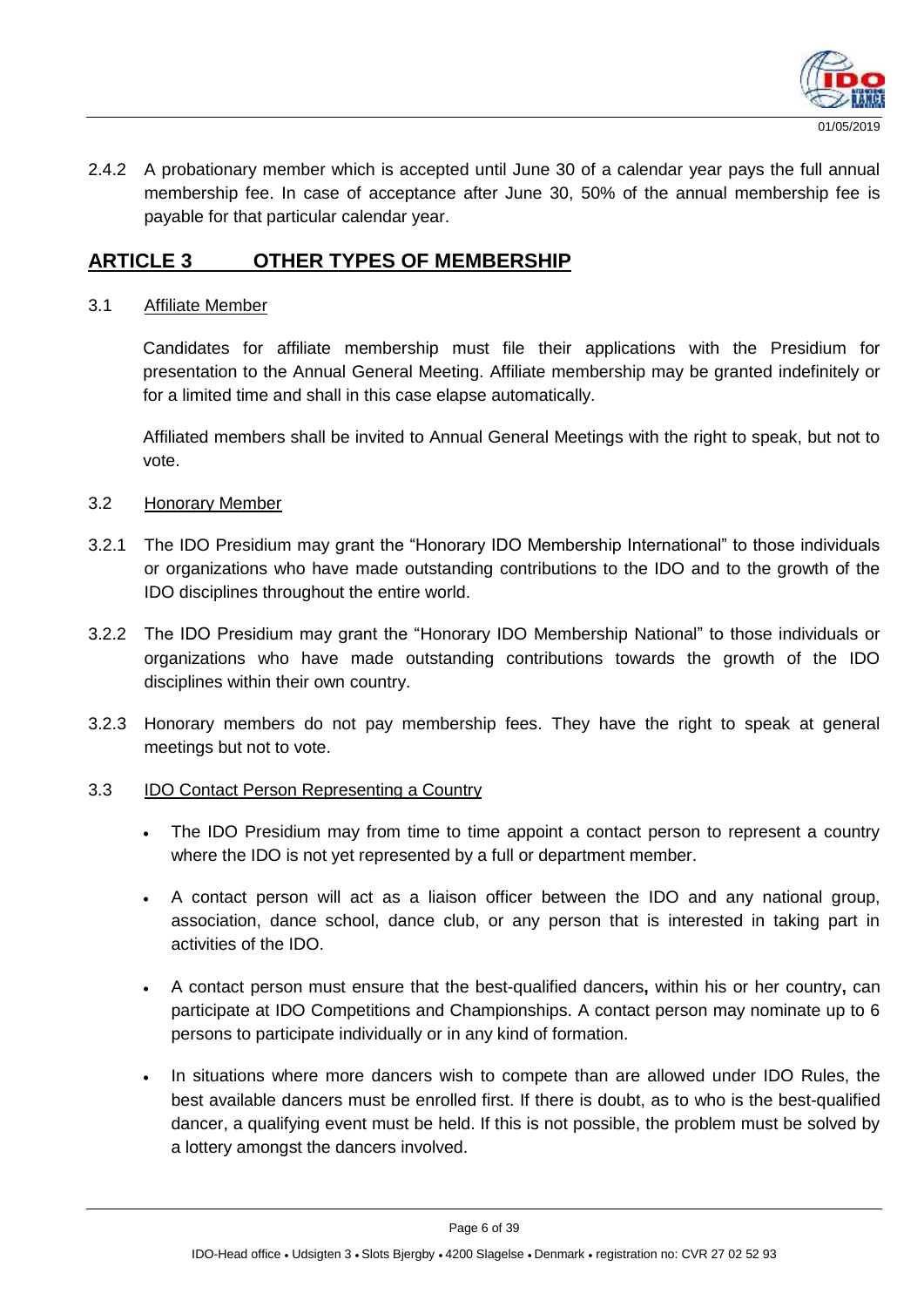

- The contact person will receive all information, including invitations to all IDO Dance Events, along with invitations to IDO Seminars and Meetings, directly from IDO and make them available to all interested parties.
- The contact person has the right to attend all IDO Annual General Meetings and the respective Department General Meetings as a representative from his or her country and has the right to speak but not a vote.
- Appointment of a contact person is a temporary solution intended to allow dancers from countries with no National Federation or IDO Member to participate in IDO competitions and championships.
- A contact person must pay a membership fee as specified in the IDO Dance Sport Rules & Regulations Book 6.2.4 (Financial Regulations), if such contact brings dancers to IDO Competitions or Championships in a particular calendar year. In this case, the membership fee is payable at the latest at the beginning of the respective Competition or Championship. Without such payment, no dancers will be admitted from this Contact and the relationship to this Contact may be terminated with immediate effect.
- A newly elected IDO member from a country in which a contact person existed, shall assume the duties of the former contact person and include the former contact person, if possible, in any agreement made between the new national IDO member body and the IDO.

# **ARTICLE 4 EXPULSION AND SUSPENSION OF MEMBERS FOR CAUSE**

- 4.1 Any member of the IDO may be expelled with immediate effect by a resolution of an Annual or Special General Meeting of the IDO, if a material cause has arisen for which it cannot be reasonably expected from IDO to continue membership. The member to be expelled has to be given the right to speak but not to vote at the respective general meeting. For any such expulsion IDO must give a reasoning.
- 4.2 The membership of an expelled member ceases at the time when the respective resolution has been passed by the IDO General Meeting. The expelled member has no right to continue to attend that particular General Meeting. The annual membership fee remains payable for the year in which the member is expelled.
- 4.3 Material causes which make it unbearable for IDO to continue membership are given, for instance, if
	- the member severely violates IDO's Rules of Ethics or Standards of Conduct;
	- insolvency or similar proceedings are initiated against the member;
	- the member fails to pay membership fee after the end of the suspension period (see below Art. 5.5).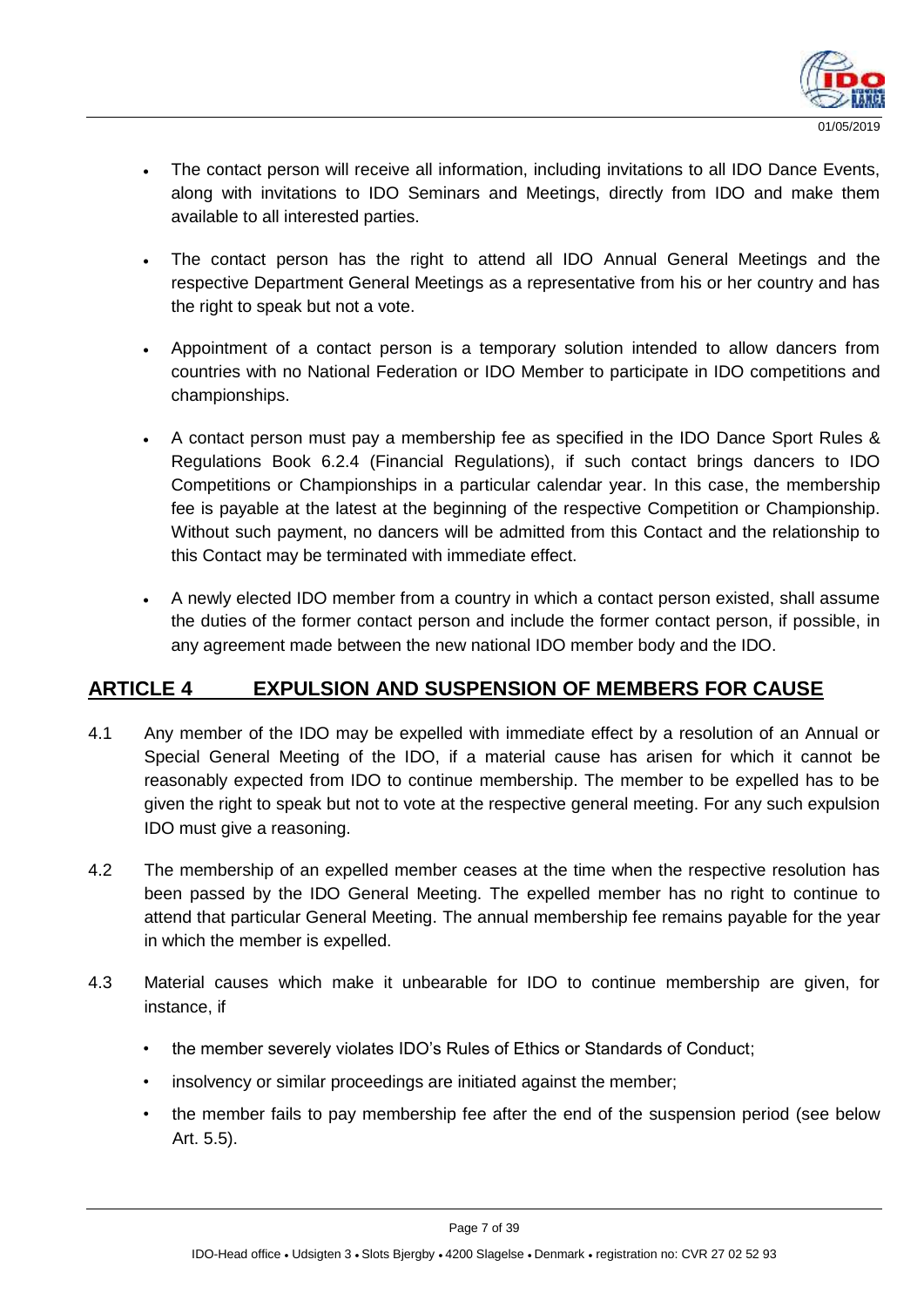

4.4 If a reason for expulsion of a member becomes known to the IDO Presidium, the IDO Presidium may suspend that particular member with immediate effect. In this case all rights of the member shall be suspended until the next Annual or Special General Meeting has decided upon the expulsion. In any such case, the IDO Presidium is also entitled to immediately terminate any IDO Event Contract or similar contracts with such member for cause and to prohibit any planned or ongoing event under IDO's name or logo.

# **ARTICLE 5 SUSPENSION OF MEMBERS FOR NON-PARTICIPATION**

- 5.1 Any member may be suspended with immediate effect by decision of the IDO Presidium at the end of a calendar year, if a member has not met the minimum requirements of 10 enrolments in accordance with Article 2.3.2 over a period of 2 consecutive calendar years.
- 5.2 Any ordinary member may be suspended with immediate effect by decision of the IDO Presidium, if membership fees and/or penalties for late payment are outstanding for more than 6 months in the course of a calendar year.

Also, the IDO Presidium may suspend any ordinary member with immediate effect, if outstanding membership fees and/or penalties for late payment have not been paid until the opening of an Annual General Meeting.

With regards to payment dates, the IDO Presidium has discretion to grant reasonable extensions if justified by particular circumstances.

5.3 A member which has been suspended for non-participation may attend General Meetings, Department Meetings and Dance Committees, but has no right to vote. It may not make any nominations or be nominated for election to any IDO function. Nor may the suspended member participate in IDO Committees or Commissions. It is also excluded from sending adjudicators or scrutineers to IDO events. The annual membership fee remains payable in case of suspension.

A suspended member may, however, send dancers to IDO events and fulfill IDO Event Contracts which had already been signed and executed before suspension. New IDO Event Contracts will not be granted to a suspended member.

- 5.4 If the reason of suspension is eliminated by the member, the Presidium shall revoke the suspension with the effect that full membership rights are regained.
- 5.5 If the reason for suspension continues to exist at the Annual General Meeting after suspension has been declared, the suspended member may be expelled at such Annual General Meeting.

# **ARTICLE 6 PROCEEDINGS AT GENERAL MEETINGS**

6.1 Annual General Meeting

An Annual General Meeting ("AGM") of the IDO shall be called by the IDO Presidium in each calendar year after the budget for the next calendar year has been prepared and approved by the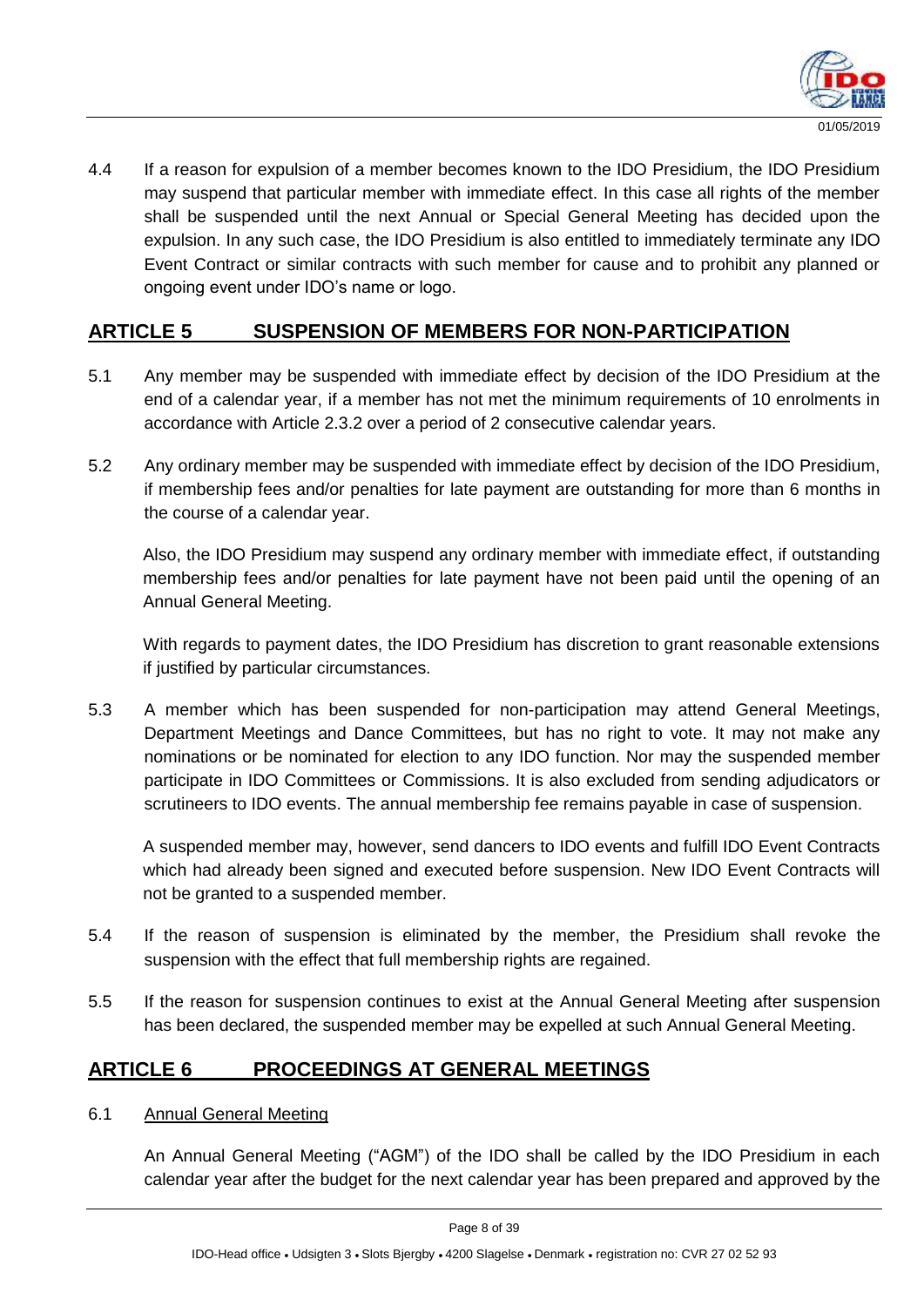

IDO Presidium. The Agenda for such Annual General Meeting shall follow the outline which is attached as **Annex 5**. The Presidium has discretion to deviate from this outline. The Agenda and motions by members to be debated shall be submitted to all ordinary and affiliated members not less than four weeks before the General Meeting is held.

Motions by members to be debated at an ordinary General Meeting may be submitted by both, ordinary members and affiliate members, and shall be submitted to the Presidium not less than six weeks before the General Meeting is actually held. The Presidium may set a different time limit in order to prepare the Agenda.

#### 6.2 Quorum

The quorum for taking any votes or elections at an Annual General Meeting shall be 15 members which must either be present or represented by proxy. A member which is represented by way of proxy is deemed to be a "present member" in meetings under the IDO Statutes and By-Laws.

If a quorum is not reached at an Annual General Meeting, the Chairman may adjourn such meeting until the next business day at the same time, if this is approved by a simple majority of the votes of members present and entitled to vote. If a quorum is still not reached on such next business day, the meeting shall be dissolved.

#### 6.3 Special General Meeting

In all cases of urgency, in which a decision of the General Meeting is required but cannot be postponed until the next Annual General Meeting, the Presidium is entitled to call a Special General Meeting with at least 2 weeks notice.

The quorum at such Special General Meeting shall be a minimum of 15 members present and entitled to vote. If such quorum is not reached, the Chairman may adjourn such meeting until the next business day, if this is approved by a simple majority of the votes of members present and entitled to vote. If such quorum is still not reached on the next business day, the meeting shall be dissolved.

The IDO Presidium shall also call a Special General Meeting, if this is requested by a minimum of 15 members entitled to vote. The quorum at such General Meeting shall be a minimum of 15 members present and entitled to vote. If a quorum is not reached, the meeting shall be dissolved.

#### 6.4 Time and Venue

The time and venue of an Annual General Meeting shall be fixed by the previous Annual General Meeting. The IDO Presidium has discretion to change the time and to move an Annual General Meeting to a different location, if circumstances arise which do not make it practical or reasonable to hold the Annual General Meeting at the venue which was originally chosen.

Time and venue of any Special General Meeting shall be decided by the Presidium.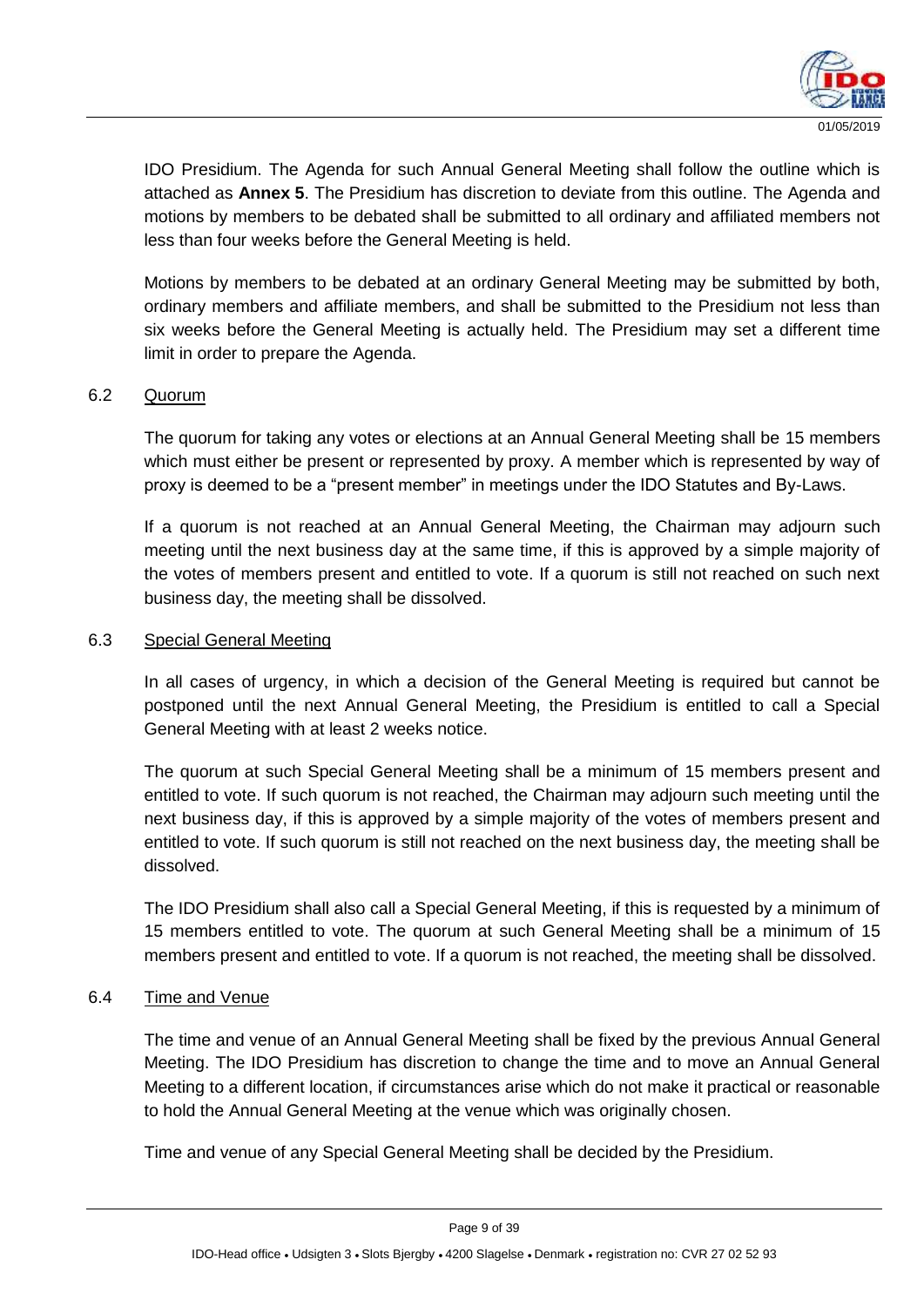

#### 6.5 Votes of Members

All votes at General Meetings shall be taken in the following manner:

- 6.5.1 A vote will be taken on every resolution placed before the IDO in General Meeting. Every member has one vote for each Dance Department which the member administers (Art. 2.1.2 above). The result of the vote shall be deemed to be the resolution of the meeting at which the vote was taken.
- 6.5.2 Resolutions concerning changes or amendments to the IDO Statutes and the IDO By-Laws require a two-thirds (2/3) majority of the votes of members present and entitled to vote. All other resolutions at IDO General Meetings shall be passed by a simple majority of the votes of members present and entitled to vote.

In any vote, abstentions and invalid votes are disregarded.

- 6.5.3 Any member may send up to two delegates and one translator to General Meetings.
- 6.5.4 Rules on voting procedures at Annual or Special General Meetings are contained in **Annex 6** to these By-Laws. IDO Officials shall be elected by way of secret ballot, if this is requested in particular cases by the Presidium or by 1/3 of the members present and entitled to vote.
- 6.6 Voting by Proxy

Voting by proxy is permitted in accordance with the following provisions:

- 6.6.1 A closed proxy signed by the member unable to attend the meeting, must be given to the Chairman before the meeting begins. A closed proxy is defined as the vote of an absent member instructing the member voting by the proxy how to vote on a specific motion, either "Yes" or "No", included any amendment accepted on the meeting.
- 6.6.2 Open proxies are also accepted.
- 6.6.3 A member can hold proxy votes from up to a maximum of two other members. They may be closed or open.
- 6.6.4 All proxies must be in writing, either by using the proxy vote forms available on the IDO website or being written in a similar manner.
- 6.6.5 Majority requirements in these By-Laws make reference to "members present and entitled to vote". For avoidance of doubt it is hereby clarified that members represented by way of proxy are to be counted as "members present".
- 6.7 Standing Orders of the IDO
- 6.7.1 All regulations governing the conduct of members at IDO meetings shall be known as the Standing Orders **(Annex 6)** which shall be followed at all General Meetings of the IDO.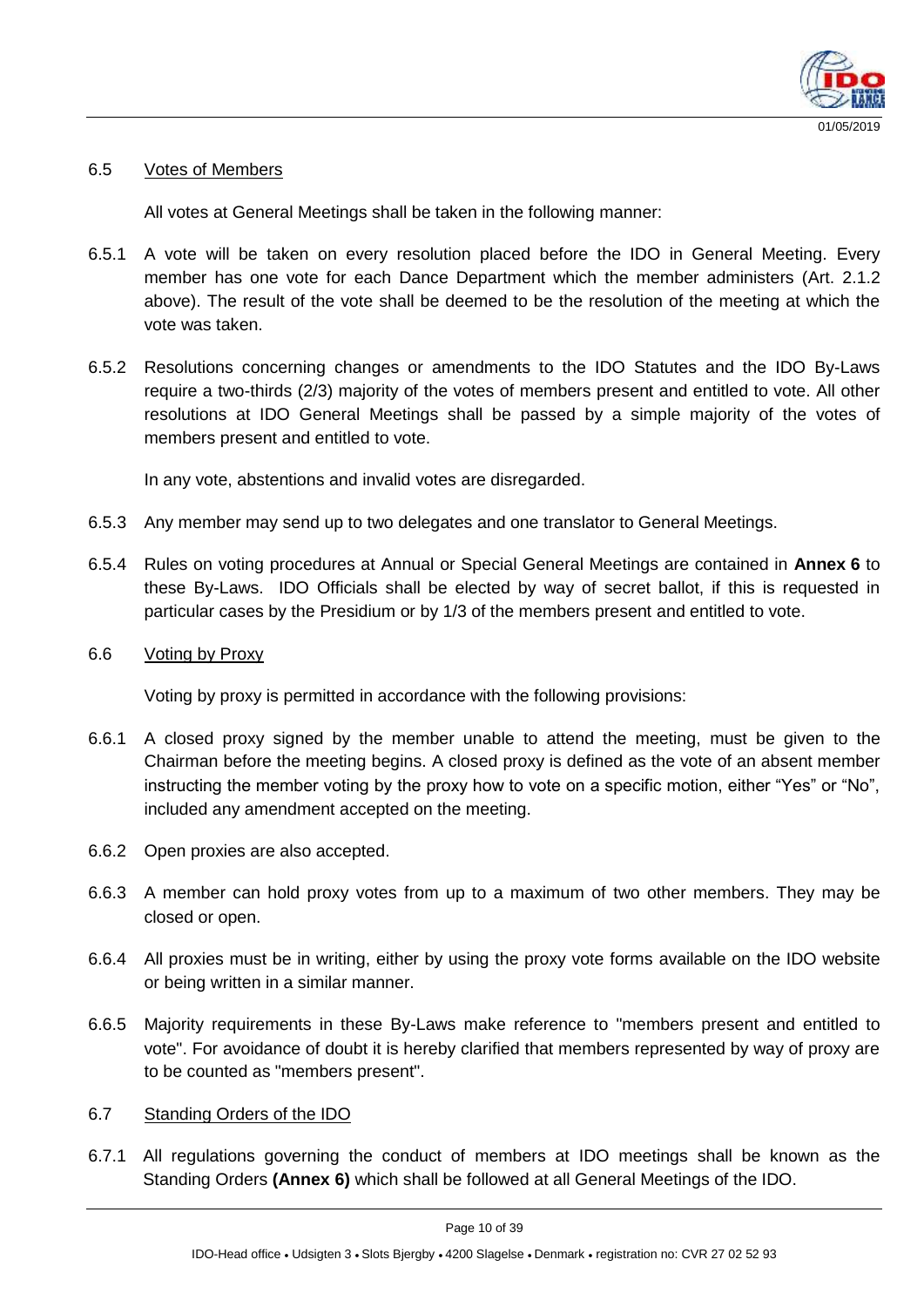

6.7.2 The Chairman of the meeting, at his absolute discretion, shall be enabled by this article to implement or lift the Standing Orders in order to conduct the meeting in such other manner as he deems fit.

#### 6.8 Observers at IDO Meetings

- 6.8.1 At the discretion of the IDO Presidium, visitors shall be allowed to attend IDO meetings or parts thereof, but shall not be allowed to take part in the debate or vote. Visitors shall be listed in the minutes of the meeting.
- 6.8.2 Delegates of organizations that have applied for membership of the IDO and have been invited to a meeting, shall not be deemed to be observers or visitors, but shall be admitted to all or parts of the meeting as determined by the Chairman.

#### 6.9 Minutes of IDO meetings

Minutes of every IDO General Meeting and Presidium meeting shall be kept under the responsibility of the Chairman.

# **ARTICLE 7 COMMITTEES**

- 7.1 The Annual General Meeting may create Committees and delegate any of its powers as far as legally permitted – to any such Committee and/or authorize the Committee to perform any functions that the IDO deems necessary. The powers, conduct of proceedings, and/or functions of such Committees, and all other terms upon which any such Committee is appointed shall be recorded the IDO Dance Sport Rules & Regulations or in specific Terms of Reference.
- 7.2 Terms of Reference and Procedural Rules for the IDO Disciplinary Committee are contained in the IDO Dance Sport Rules & Regulations Book 4 Section 2 and for the IDO Adjudication Committee in the IDO Dance Sport Rules & Regulations Book 5 Section 3.
- 7.3 Each IDO Committee shall be chaired by a Chairman or Director who shall be appointed by the IDO Presidium. As a general rule, the Chairman or Director shall be appointed for a period of three years. With the exception of the Chairman of the Disciplinary Committee, the IDO Presidium has discretion to appoint the Chairman or Director of a committee for a longer or shorter period and to recall him/her from office at any time.

The Chairman of the Disciplinary Committee shall be appointed by the IDO Presidium for a period of three years and may only be recalled from office in exceptional circumstances for cause. The other members of the Disciplinary Committee are elected by the AGM. Further details are contained in the IDO Dance Sport Rules & Regulations, Book 5 Section 3.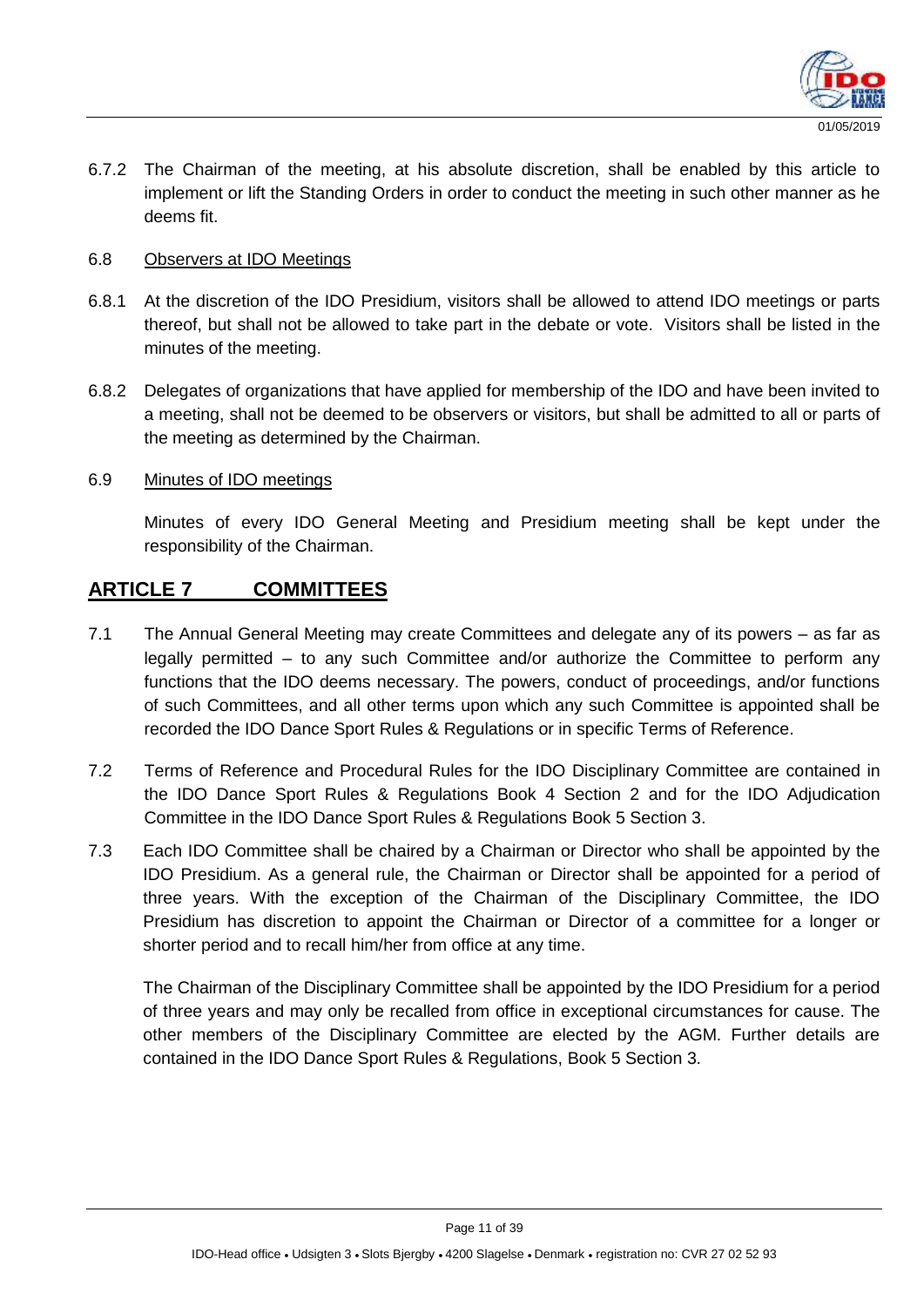

# **ARTICLE 8 DANCE DEPARTMENTS / DANCE COMMITTEES**

#### 8.1 Dance Departments

- 8.1.1 As specified in Article 2 of these By-Laws, there are three Dance Departments in the IDO
	- the Performing Arts Department,
	- the Street Dance Department,
	- the Couple Dance Department.

Each IDO Member is a member in each Dance Department to which it has been admitted. The member may participate by sending delegates to the annual meetings of the respective Dance Department and to all Dance Committees belonging to such Dance Department.

- 8.1.2 Each IDO Dance Department is administered by the Annual Department Meeting ("ADM").
- 8.1.3 Each IDO Dance Department shall administrate all matters pertaining to the IDO Rules for Dance Disciplines (Dance Sport Rules & Regulations Book 3) which are governing the dance disciplines of this particular department. For this purpose, the Annual Department Meeting of each Dance Department shall install and supervise Dance Committees in accordance with the following provisions.

#### 8.2 Annual Department Meeting

- 8.2.1 For each of the three Dance Departments, an Annual Department Meeting shall be held as part of the IDO Annual General Meeting ("AGM") in order to deal with all matters pertaining to the IDO Rules for Dance Disciplines (Dance Sport Rules & Regulations Book 3) which are administrated by the respective Department unless they have been referred to the AGM.
- 8.2.2 All IDO Members which have been admitted to the respective Dance Department have the right to attend and to vote on Annual Department Meetings. Each member of the Dance Department has one vote in the ADM. Any such member may send up to three delegates who can only vote jointly.
- 8.2.3 Annual Department Meetings shall be held for each Dance Department consecutively at the occasion of the IDO Annual General Meeting whose agenda shall allow the delegates to attend one ADM after the other. Each ADM shall be chaired by the Department Chairman of the respective Dance Department. Out of respect to the Department Chairmen, ADM's shall not last longer than 2 hours with 0,5 hours recess between meetings. Members of the IDO Presidium may attend each ADM. Minutes shall be taken and circulated together with the minutes of the AGM.
- 8.2.4 For the handling of proceedings, proposals, elections and reports at the Annual Department Meeting, the provisions for the IDO Annual General Meetings shall apply respectively.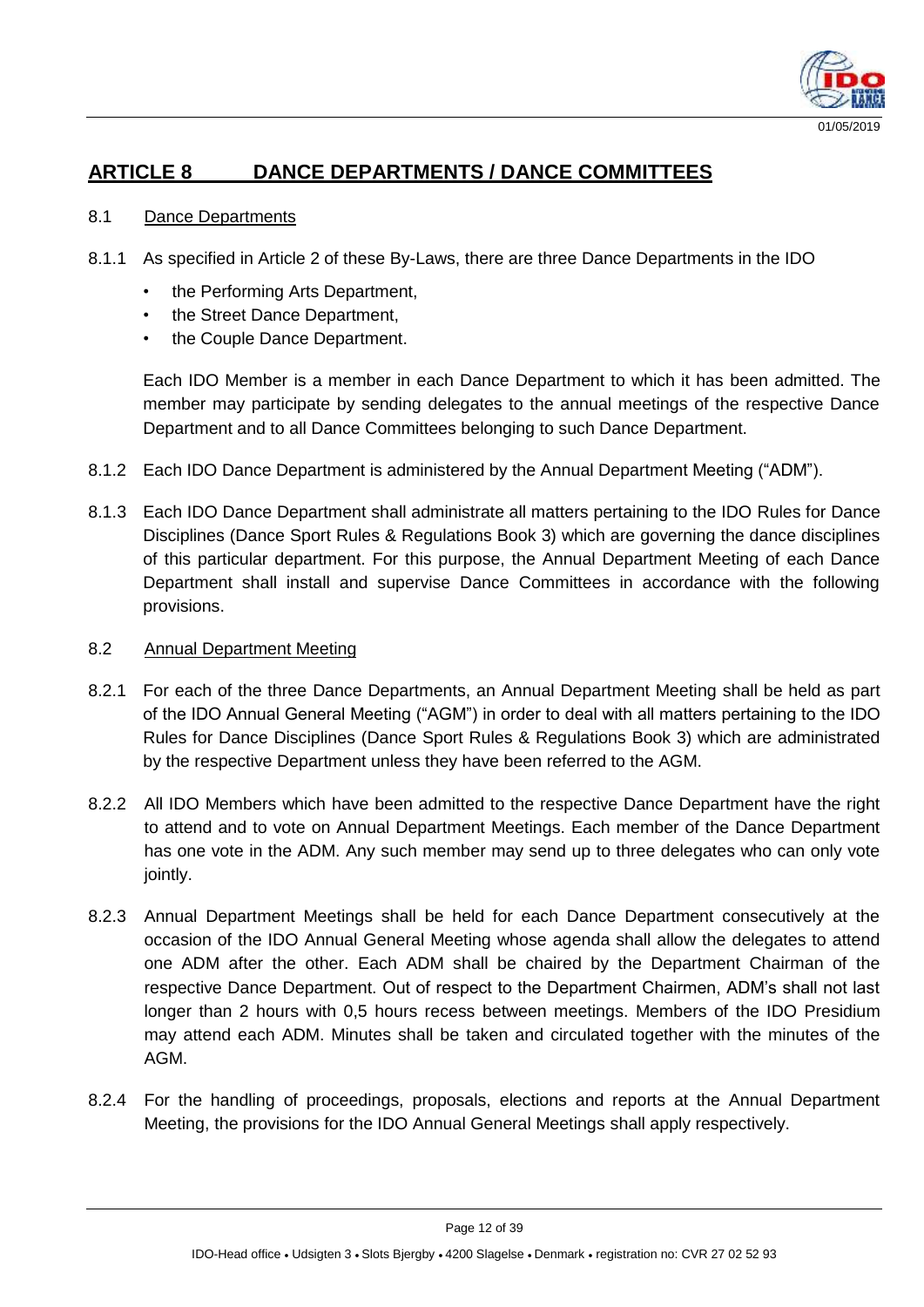

- 8.2.5 For each Annual Department Meeting, an Agenda shall be prepared by the Department Chairman and presented to the IDO Presidium which shall then send this Agenda as part of the Agenda for the IDO Annual General Meeting to all members of the IDO. The IDO Presidium has the right to move any proposal from the Agenda of the Annual Department Meeting to the Agenda of the Annual General Meeting if, (a) in the view of the Presidium, such proposal is of relevance to the overall interest of the IDO or in conflict with the interests of another Dance Department, or (b) the proposal will involve costs that will not be covered by the Department budget.
- 8.2.6 Proposals pertaining to the Rules for IDO Dance Disciplines (Dance Sport Rules & Regulations Book 3) which have been made by a Dance Committee and which have been accepted by the ADM do not have to be ratified by the AGM, unless the IDO Presidium exercises its veto right (Article 8.2.7 below).
- 8.2.7 The IDO Presidium has the right to veto any proposals regarding the Rules for IDO Dance Disciplines (Dance Sport Rules & Regulations Book 3) as well as any resolutions or decisions taken by an Annual Department Meeting if, in the view of the Presidium, such resolution, decision or proposal is in conflict with the overall interests of the IDO or the interests of another Dance Department. In case of a veto by the IDO Presidium, the respective resolution, decision or proposal cannot be implemented.

#### 8.3 Department Director

- 8.3.1 The Department Director is responsible for the administration of the Department and for the communication with the IDO Presidium.
- 8.3.2 The Department Director is elected by the Annual Department Meeting for a period of 3 years. He is automatically an "ex-officio" member of the IDO Presidium (Art. 10.7.2) as long as he holds office as Department Director. This term runs independent from another office which such person may hold on the IDO Presidium.

Any person holding office for a specific term is eligible for re-election. If no other candidate is nominated and the present office holder declines to be re-elected, nominations from the floor will be accepted.

8.3.3 The Department Director is entitled to receive reimbursement for out-of-pocket costs and expenses in accordance with Art. 10.3..

#### 8.4 Dance Committees

#### 8.4.1 Responsibilities of Dance Committees

Dance Committees shall be installed in each Dance Department to administer, develop and promote the IDO Rules for Dance Disciplines (Dance Sport Rules & Regulations Book 3) pertaining to those dances which are governed by the respective Dance Committee.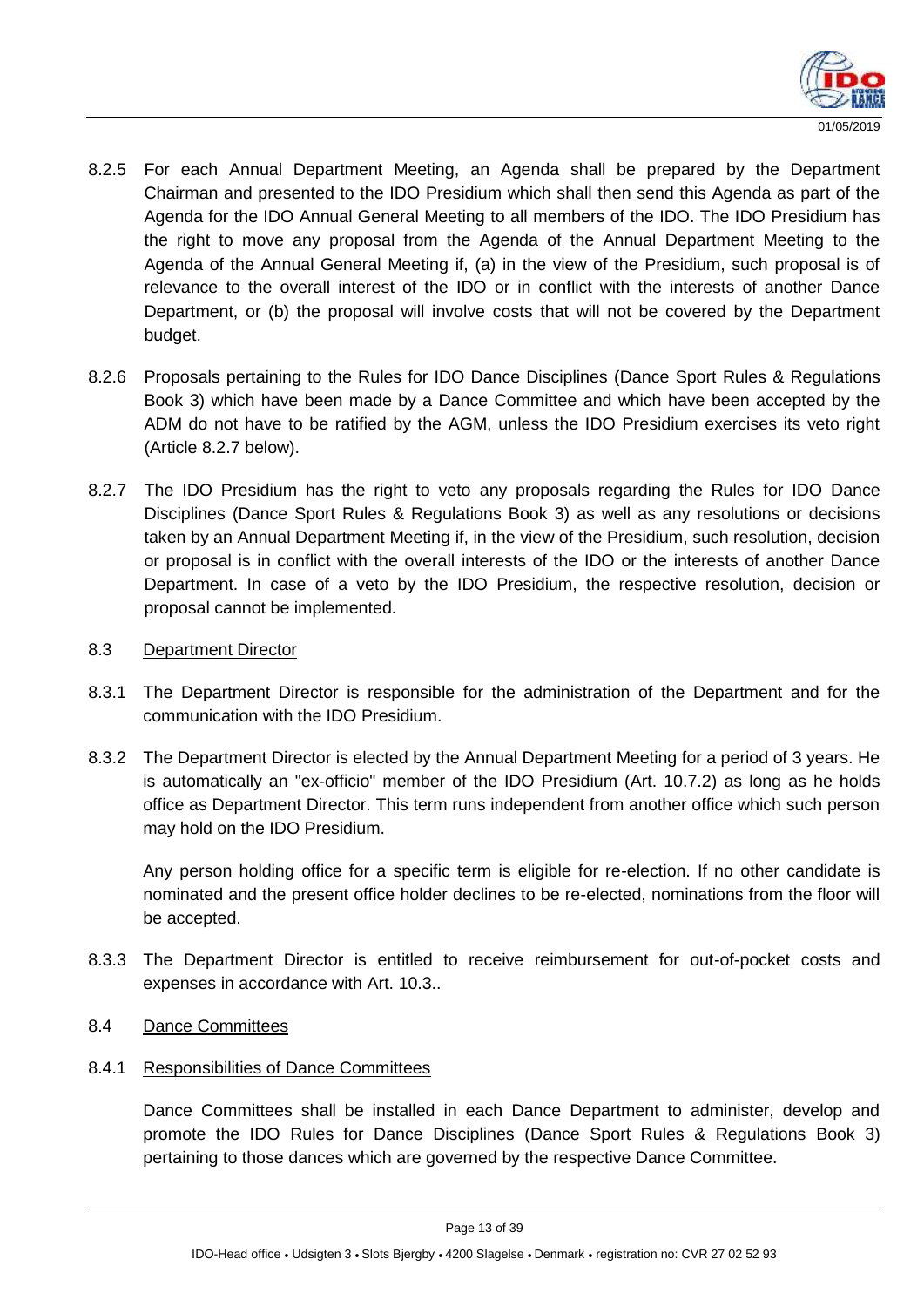

Each Dance Committee shall also cooperate with the IDO Presidium (Sport Director) in order to find organizers which are willing and able to organize IDO Championships in the specific dance discipline governed by the Dance Committee.

#### 8.4.2 Establishment of Dance Committees

Dance Committees for new disciplines shall be established by the IDO Presidium. Existing Dance Committees may be restructured or dissolved by the IDO Presidium. The establishment of a new Dance Committee by the IDO Presidium has immediate effect and is to be confirmed by the next ADM. The IDO Presidium shall appoint the first chairman of a new Dance Committee, to be confirmed by the first meeting of the members of the Dance Committee.

#### 8.4.3 Election of Dance Committee Chairman

Each Dance Committee shall elect a Dance Committee Chairman who may either be the provisional Chairman nominated by the Presidium or a different candidate. Election may take place by way of email ballot. The Dance Committee Chairman shall serve for a term of 3 years and may be re-elected.

Nominations for Dance Committee Chairman are accepted only from National Member Organizations. Each Dance Committee Chairman must have a recognized expertise in the respective dances and shall be able to work in the English language.

If a new Dance Committee Chairman is to be elected and if no nomination has been made until the draft Agenda for the respective Dance Committee Meeting is to be sent out, the IDO Presidium may nominate one or more candidate(s) for this position. **(AGM 2017, Implementation 1st September 2017)**

#### 8.4.4 Dance Committee Meetings

Each Dance Committee Chairman shall communicate with all members of the Dance Committee and call at least one Annual Meeting of the Dance Committee which may be held by way of email-communication. If personal meetings are required, such meetings of the Dance Committee shall be held preferably in connection with IDO World or Continental Championships in those dance disciplines which are administered by that committee. It is the responsibility of the Dance Committee Chairman to liaise with and report to the Department Director and to present proposals of the Dance Committee in due time to the Department Director for consideration in the agenda of the annual ADM/AGM.

Meetings of Dance Committees shall be attended by one representative of the IDO Presidium who is appointed by the Executive Presidium.

The Dance Committee Chairman may, in his discretion, allow guests to attend Dance Committee Meetings (without the right to speak or vote).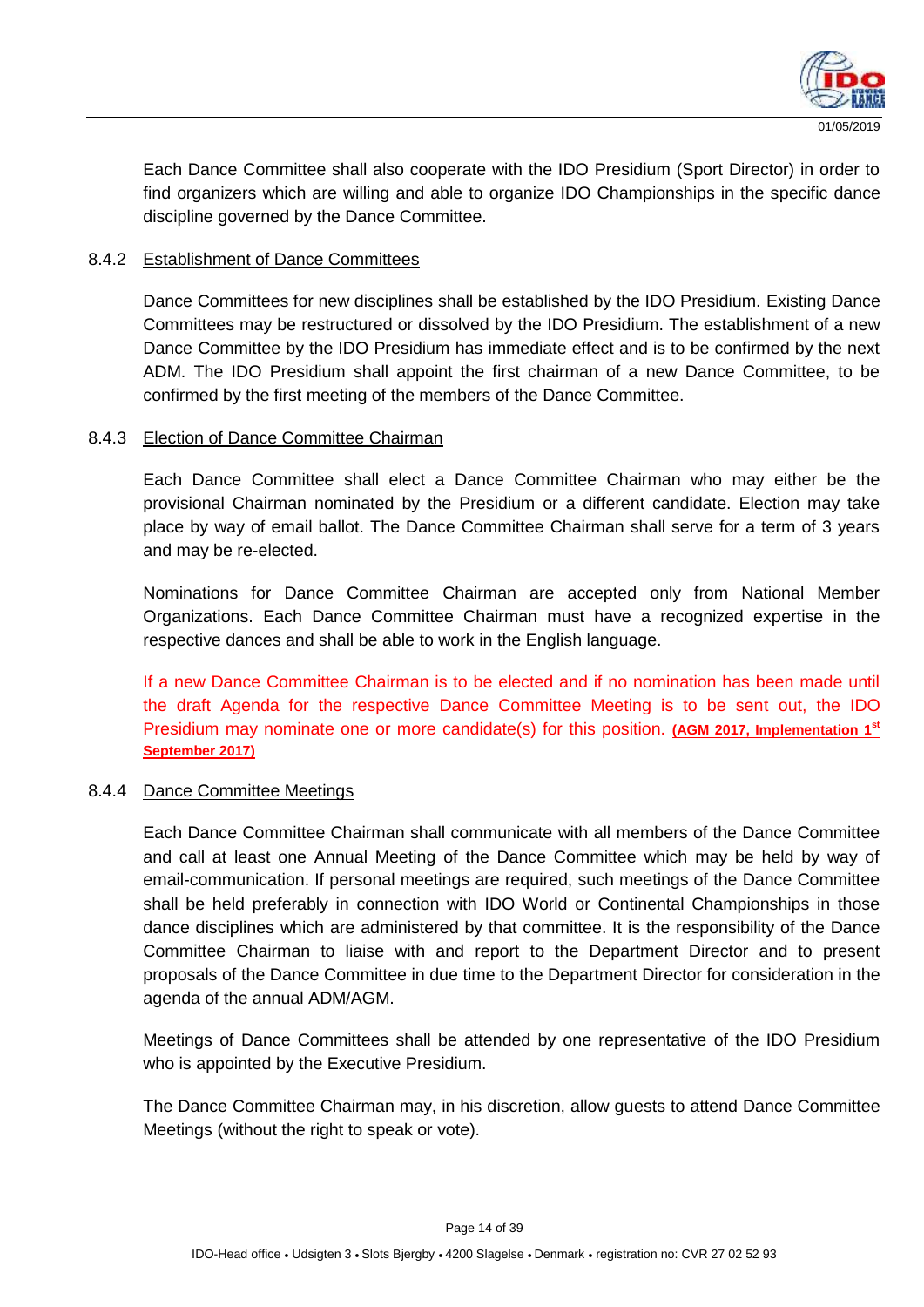

#### 8.4.5 Procedure

Meetings of a Dance Committee shall be called by the Dance Committee Chairman sending out the proposed agenda and the official IDO form stating city, date and venue of the meeting at least 30 days prior to the meeting. Copies of invitation and agenda shall be sent to the Executive Presidium. Invitation and agenda will be displaced at the IDO Website (Membership section). Enrollments for Dance Committee Meetings shall be made by the national member organizations through DIES at least 14 days before the meeting. Proposals for the agenda and nominations shall also be send to the Dance Committee Chairman at least 14 days before the meeting. The Dance Committee Chairman will send out the final agenda at least 7 days before the meeting. Any changes thereafter require the unanimous consent of all attending members of the Dance Committee.

Dance Committee Meetings shall be conducted in accordance with the draft Agenda which is attached as **Annex 7**. Voting by way of proxy is permitted in all matters for which specific motions and proposals are announced in the respective Agenda of a Dance Committee meeting (including elections and rule changes), but not in matters which are introduced during the meeting under new or old business or otherwise. Only open proxies, based on the items set on the Agenda, are permitted. Proxies become invalid if a proposal is changed or altered in the discussion in the Dance Committee meeting. **(AGM 2017, Implementation 1st September 2017)**

Resolutions of the Dance Committee shall be passed by simple majority.

Minutes of each Dance Committee Meeting shall be taken and send to the Department Director within one week after the Meeting for approval at the next ADM.

#### 8.4.6 Voting Rights

All IDO members which have been admitted to the respective Dance Department have the right to attend and to vote in all Dance Committees belonging to such Dance Department by sending max. 2 delegates (experts) to Committee Meetings. In the Dance Committee Meetings each member of the Dance Department holds one vote.

Department Members may attend and vote in Dance Committee Meetings only (i) if they have paid the IDO dancer's yearly registration fee and (ii) if they have participated by achieving at least 5 results within the last 12 months prior to the meeting in IDO Championships and Cups in dance categories administered by the Dance Committee.

#### 8.4.7 Changes of Dance Sport Rules

Proposals for changes of Dance Sport Rules (Book 3 of the IDO Dance Sport Rules & Regulations) must be sent to the Dance Committee Chairman in due time to be included in the Agenda. All proposals must be made in writing (Email) under 3 headings: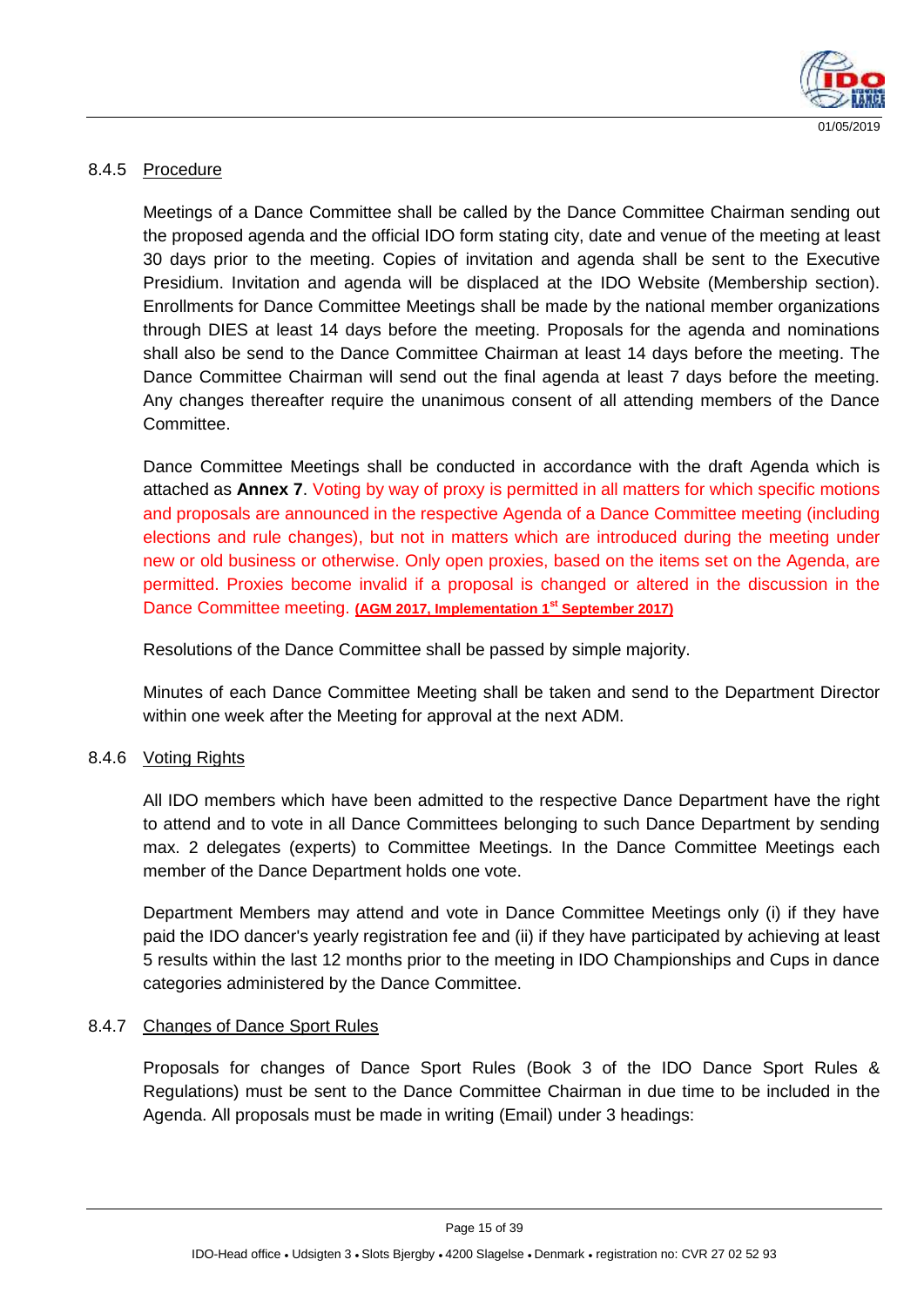

- (1) Quote of old rule,
- (2) Proposed wording of new rule,
- (3) Reasoning.

Any change of the Dance Sport Rules requires a positive resolution of the Dance Committee which must be adopted by the next ADM. The recording of rule changes and implementation dates are within the responsibility of the Technical Director. Changes and new Dance Sport Rules are published in red colour.

# **ARTICLE 9 CONTINENTAL CONFERENCES**

- 9.1 Continental Conferences
- 9.1.1 In order to facilitate the communication and cooperation of IDO members located in the same continental region and in order to promote their joint interests, IDO may establish the following regional departments or subdivisions thereof as Continental Conferences ("CC"):
	- 1. Asia/Asia Pacific
	- 2. Africa
	- 3. America
	- 4. Europe

Each IDO Member is a member in each Continental Conference which governs the continent of its location or subdivision thereof. The member may participate by sending delegates to the annual meetings of the respective Continental Conference and by communicating with the Executive Board of its Continental Conference.

- 9.1.2 Each Continental Conference is administered by the Annual Continental Conference Meeting (below Art. 9.2) and by an Executive Board (below Art. 9.3).
- 9.1.3 Continental Conferences are established by the AGM. The purposes and tasks of each Continental Conference are defined by the AGM. Depending on the needs of the members and depending on regional differences, the purposes and tasks of each Continental Conference may differ from case to case.
- 9.2 Continental Conference Meetings
- 9.2.1 For each Continental Conference which has been established by the AGM, an Annual Continental Conference Meeting ("ACCM") shall be held in order to deal with all matters pertaining to the purposes and tasks of such Continental Conference. Annual Continental Conference Meetings shall be held for each Continental Conference at the occasion of the IDO Annual General Meeting. In addition, Regional Continental Conference Meetings may be held at any convenient location in the respective continental region.
- 9.2.2 All IDO Members which are located in the region of such Continental Conference have the right to attend and to vote in Continental Conference Meetings. Each member of the Continental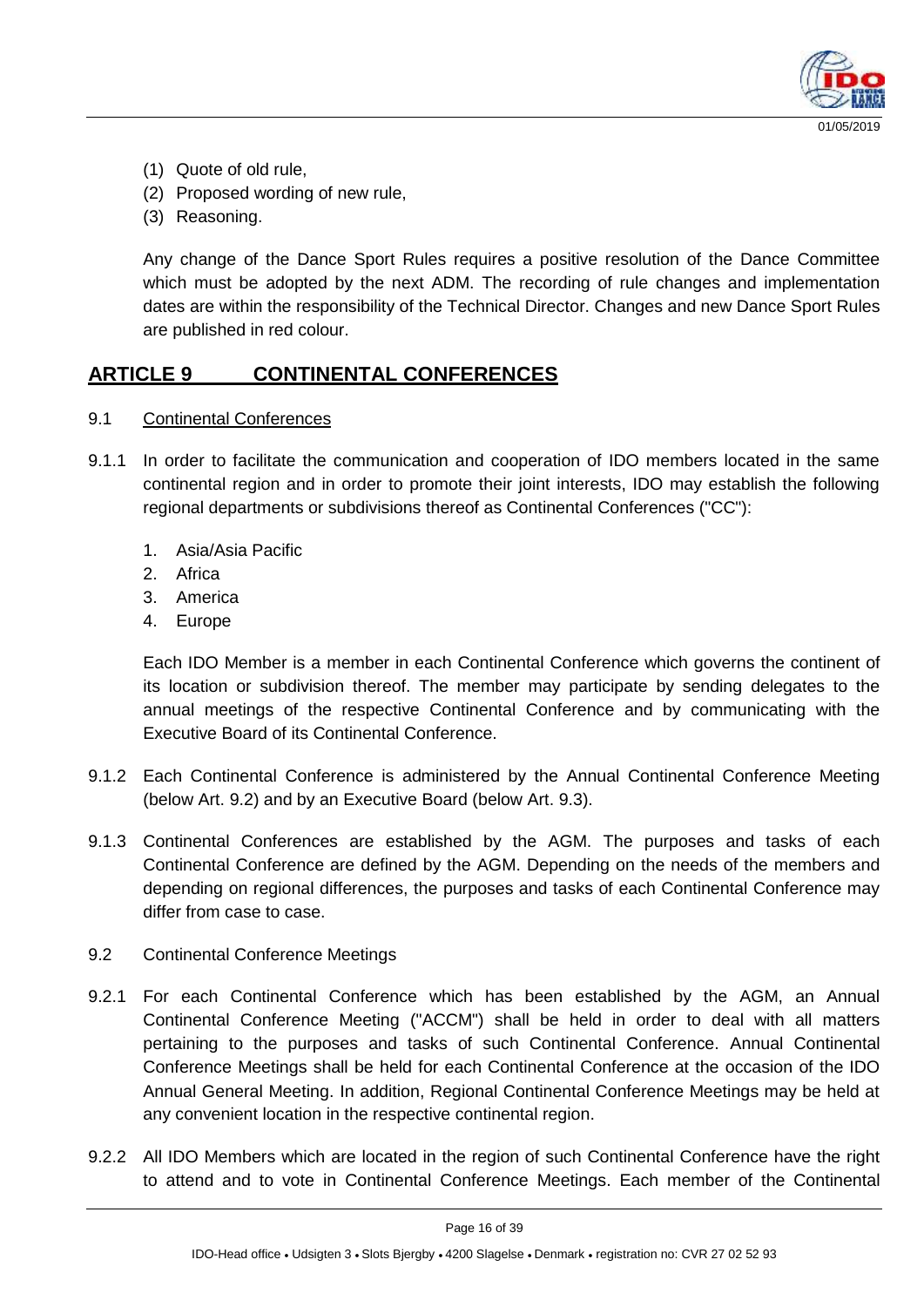

Conference has one vote. Any such member may send up to three delegates who can only vote jointly.

- 9.2.3 Each Continental Conference Meeting shall be chaired by the Chairman of the respective Continental Conference. Members of the IDO Presidium may attend each Continental Conference Meeting. Minutes shall be taken and circulated to all members of the Continental Conference.
- 9.2.4 For the handling of proceedings, proposals, elections and reports at Continental Conference Meetings, the provisions for the IDO Dance Department Meetings shall apply respectively.
- 9.2.5 For each Continental Conference Meeting, an Agenda shall be prepared by the Chairman of the Continental Conference and presented to the IDO Presidium. The Agenda for an Annual Continental Conference Meeting shall be distributed as part of the Agenda for the IDO Annual General Meeting to all members of the IDO. The IDO Presidium has the right to move any proposal from the Agenda of the Annual Continental Conference Meeting to the Agenda of the Annual General Meeting if, (a) in the view of the Presidium, such proposal is of relevance to the overall interest of the IDO or in conflict with the interests of another Continental Conference, or (b) the proposal will involve costs which need to be approved by the AGM.
- 9.2.6 The IDO Presidium has the right to veto any resolutions or decisions taken by any Continental Conference Meeting if, in the view of the Presidium, such resolution or decision is in conflict with the overall interests of the IDO or the interests of another Continental Conference. In case of a veto by the IDO Presidium, the respective resolution, decision or proposal cannot be implemented.
- 9.3 Executive Board
- 9.3.1 Each Continental Conference shall install an Executive Board which is responsible for the administration of the Continental Conference and for the communication with the IDO Presidium.

The Executive Board of each Continental Conference shall comprise of the Chairman and two Coordinators one being responsible for competitions, the other for adjudication.

- 9.3.2 The Chairman of the Continental Conference is responsible for the administration of the Continental Conference and for the communication with the IDO Presidium. The Chairman is also the official representative of the Continental Conference.
- 9.3.3 The Chairman and the two Coordinators are elected by the Annual Continental Conference Meeting for a period of 3 years. The Chairman is automatically an "ex-officio" member of the IDO Presidium as long as he/she holds office as Chairman of the Continental Conference Board. This term runs independent from another office which such person may hold on the IDO Presidium.

Any person holding office for a specific term is eligible for re-election. If no other candidate is nominated and the present office holder declines to be re-elected, nominations from the floor will be accepted.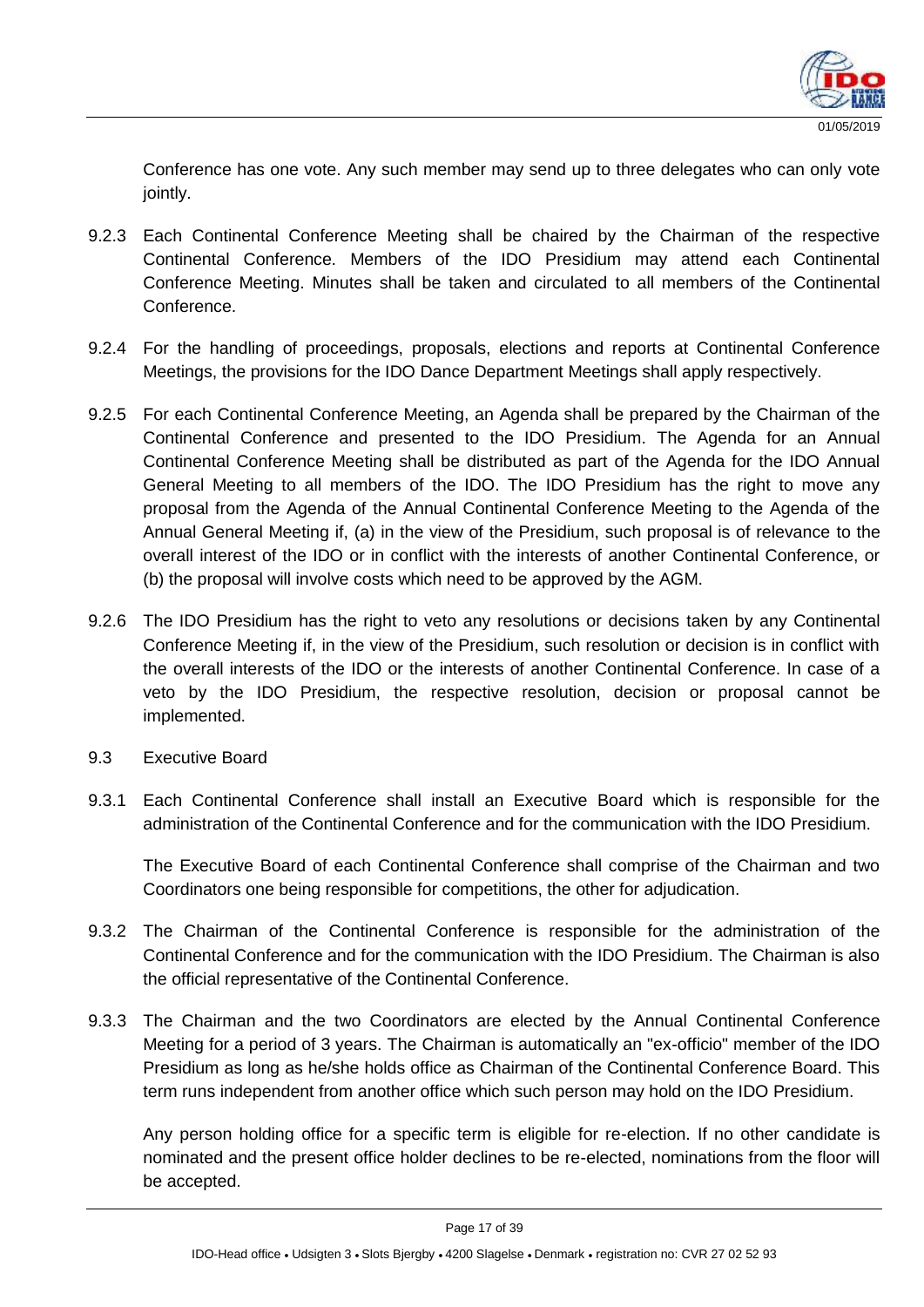

For an installation period of up to 3 years, the Chairman and the Coordinators shall be appointed by the AGM when the Continental Conference is first established.

9.3.4 The Chairman of the Executive Board shall preside as Chairman of board meetings. The Executive Board decides with simple majority of members present. Minutes shall be kept of all meetings of the Executive Board and forwarded to the IDO Presidium.

The Chairman and the Coordinators shall communicate by way of email exchange or skype/telephone conference and use the AGM's/ADM's as well as IDO Competitions for personal communication.

9.3.5 Expenses

All members of the Executive Board shall receive reimbursement for their out-of-pocket costs and expenses. The reimbursement of travel expenses requires prior approval by the IDO Executive Presidium.

# **ARTICLE 10 IDO PRESIDIUM / EXECUTIVE PRESIDIUM**

- 10.1 Election of the IDO Presidium
- 10.1.1 The President, the Vice Presidents and the Executive Secretary/Treasurer shall hold office for a term of approx. three (3) years counted from AGM to AGM. Any such term shall last until the conclusion of the respective Annual General Meeting when the term ends. Elections to vacant offices become effective immediately. Re-elections and elections of successors become effective as of the conclusion of the AGM at which the election is held.
- 10.1.2 The election of the IDO Presidium takes place in a staggered system according to which the President and two Vice Presidents are elected in year 1, the Senior Vice President and two other Vice Presidents are elected in year 2, and the Treasurer/Executive Secretary and two other Vice Presidents are elected in year 3, each for a term of 3 years. If the IDO elects to have more Vice Presidents they shall be elected in the same staggered system in year 1, 2 or 3.
- 10.1.3 If a member of the Presidium is nominated to accept another position in the Presidium at the end of his term, such member may stand for election in the new position and, alternatively, for reelection in the old position. Notice has to be given to the IDO members in time in order to allow alternative nominations for both positions.
- 10.1.4 Should a vacancy occur in the office of any Presidium position before the expiration of the threeyear term of office, another person may be appointed to that position at the absolute discretion of the Presidium. Such person shall hold such office until an election is held at the next Annual General Meeting.
- 10.2 Powers of the Presidium / "Standing Offices" / Special Committees
- 10.2.1 The IDO Presidium has the powers as stipulated in Art. 8 of the IDO Statutes.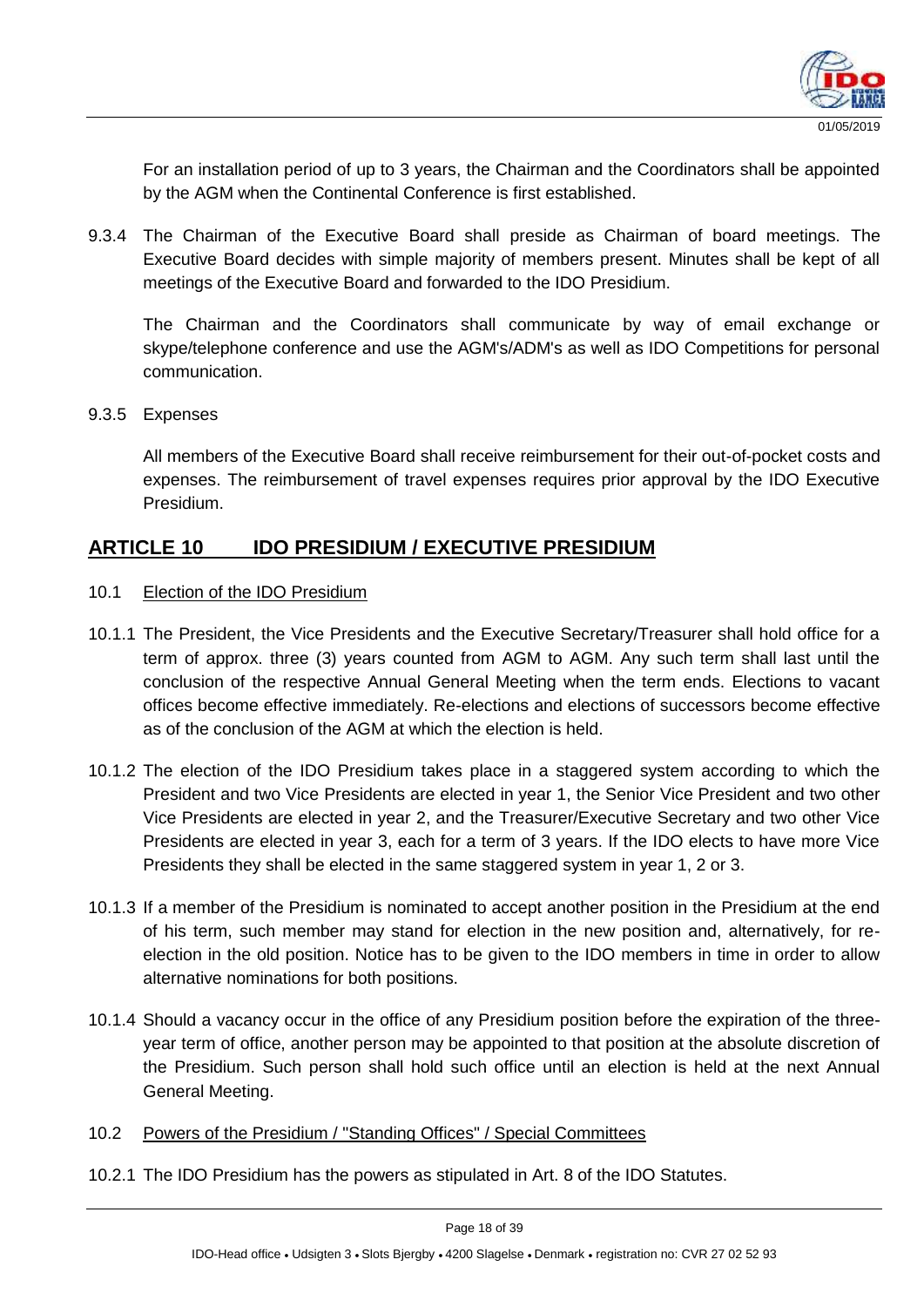

10.2.2 The IDO Presidium consists of the President, the Senior Vice President and the Executive Secretary/Treasurer as well as 6 Vice Presidents with or without special area of responsibility which are all elected by the AGM. Additional "ex officio members" of the IDO Presidium (with limited rights to vote) are the Directors of the Dance Departments (Art. 8.3.2) and the Chairmen of the Continental Conferences (Art. 9.3.3).

10.2.3 The IDO Presidium has 5 "Standing Offices":

- **Treasurer**
- **Head Office**
- Sport Director
- Adjudication Director
- **Technical Director**

"Standing offices" are assigned by the AGM to members of the Executive Presidium or to Vice Presidents when they are elected by the AGM. Each member of the Presidium may hold one or more "Standing Office".

Vice Presidents may also be elected without "Standing Office" ("at large"). The Presidium may assign special areas of responsibility to such Vice Presidents.

- 10.2.4 The Presidium may appoint any person to represent the IDO for such purposes and on such conditions as the Presidium determines, including authority to delegate all or any of such powers.
- 10.2.5 Vice Presidents holding a Standing Office are supported by Committees (such as Adjudication Committee, Competition Management Committee and Sport Committee). Details are set out in the IDO Dance Sport Rules & Regulations. Also, any other Vice President may ask the Presidium to install a Special Committee for support in their area of responsibility, either on a permanent basis or for support in a certain time period. If approved, the members of such Special Committee are selected by the responsible Vice President, to be confirmed by the Presidium. Any Special Committee is chaired by the responsible Vice President.
- 10.2.6 The President may with the consent of the Presidium install an Advisory Board for the purpose to support the IDO Presidium and to promote IDO. Up to five persons may form the Advisory Board. Only such persons shall be nominated to the Advisory Board which have an outstanding reputation in the world of Dance Sport or a particular expertise from which IDO may benefit. The President has discretion to determine the tasks of the members of the Advisory Board and the duration of their assignment. Membership on the Advisory Board is a honorary and voluntary position for which no compensation is paid. However, the President has discretion to grant travel expenses in particular cases. **(AGM 2017, Implementation 1st September 2017)**

#### 10.3 Expenses of Presidium Members

All presidium members shall receive reimbursement for their out-of-pocket costs and expenses. In addition, members of the Executive Presidium, Vice Presidents and Department Directors shall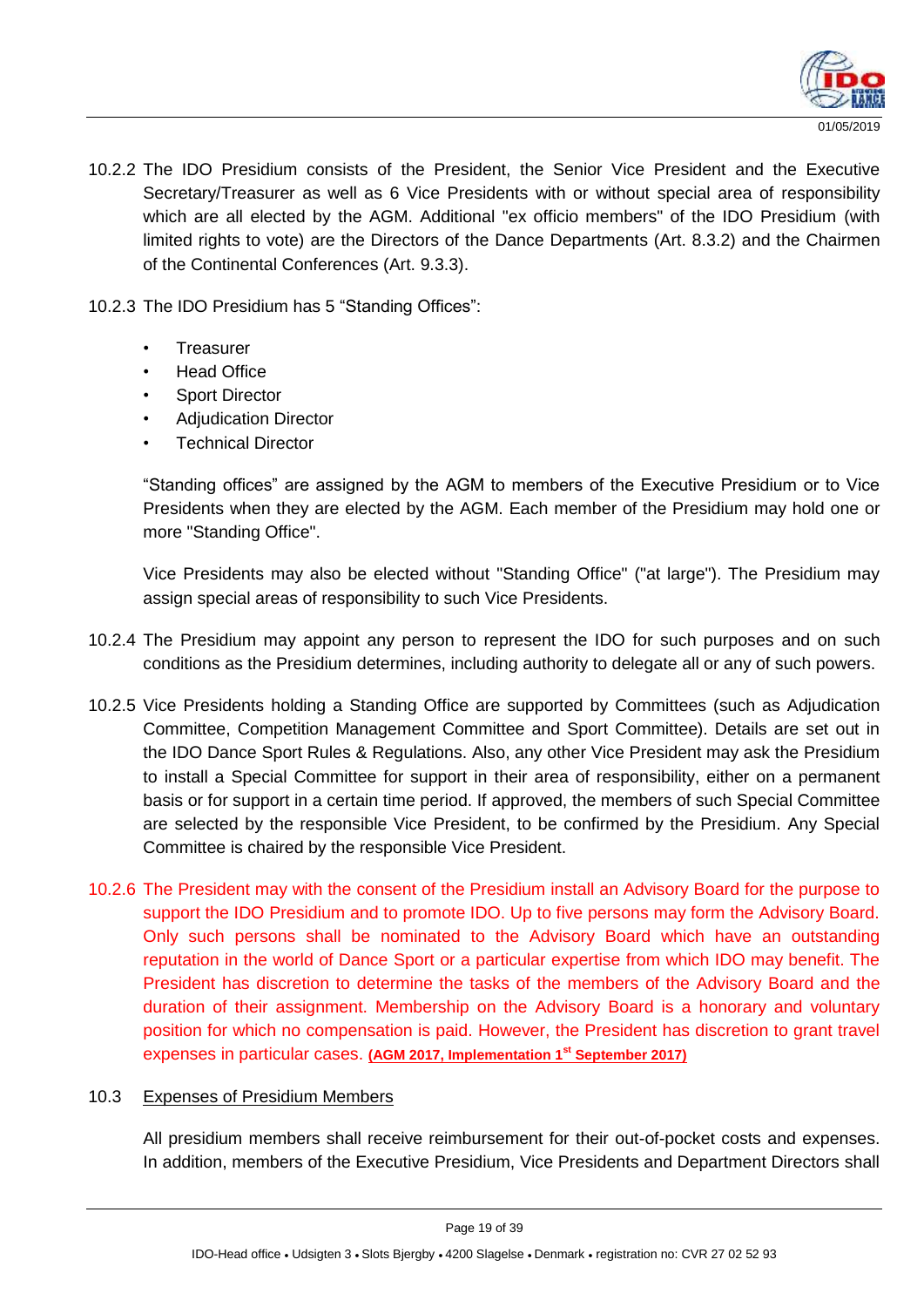

receive a honorarium, the amounts are to be fixed by the AGM. (IDO Dance Sport Rules & Regulations, Book 6 Financial Regulations, No. 6.8).

#### 10.4 Duties of the President

- 10.4.1 The President is the official representative of the IDO. When the President cannot represent the IDO at any official meeting, event or other occasion, the Senior Vice President shall assume this responsibility. When the Senior Vice President cannot exercise this function, one of the Vice Presidents shall assume this responsibility.
- 10.4.2 The President shall preside as Chairman at all IDO General Meetings. In the event of an equality of votes the President shall have a casting vote (not applicable to elections).
- 10.4.3 If the President is not present at any meeting of the IDO (AGM, ADM or other) or is unwilling to act as Chairman, the Senior Vice President shall preside as Chairman. If the Senior Vice President is not present or is unwilling to act as Chairman, the members present and entitled to vote shall elect a Chairman of the meeting who shall be a nominee of a Member Organization and is willing to act as the Chairman of the meeting.

#### 10.5 Duties of the Senior Vice President

The Senior Vice President shall assume all the President's duties in the event of the President being absent or not available. He may assume other responsibilities as defined by the Presidium.

#### 10.6 Duties of the Executive Secretary/Treasurer

- 10.6.1 The Executive Secretary/Treasurer is responsible for the administration of IDO, for keeping records and documents of the Association, serving notifications to members and acting as liaison between members.
- 10.6.2 Unless the IDO otherwise directs, the Executive Secretary/Treasurer shall keep all books of account and collect all membership fees and other payments due to the IDO from the members and other persons and execute all payments as instructed by the Presidium.
- 10.6.3 The Executive Secretary/Treasurer is obliged to hand out without delay all books and accounts as well as other items of property of the IDO to any person as instructed by the IDO Presidium.
- 10.6.4 The Executive Secretary/Treasurer shall collect for recording purposes minutes from all IDO meetings, including Dance Committee Meetings. Minutes of all IDO or Committee meetings shall be sent to the Executive Secretary/Treasurer no later than fourteen days after the meeting.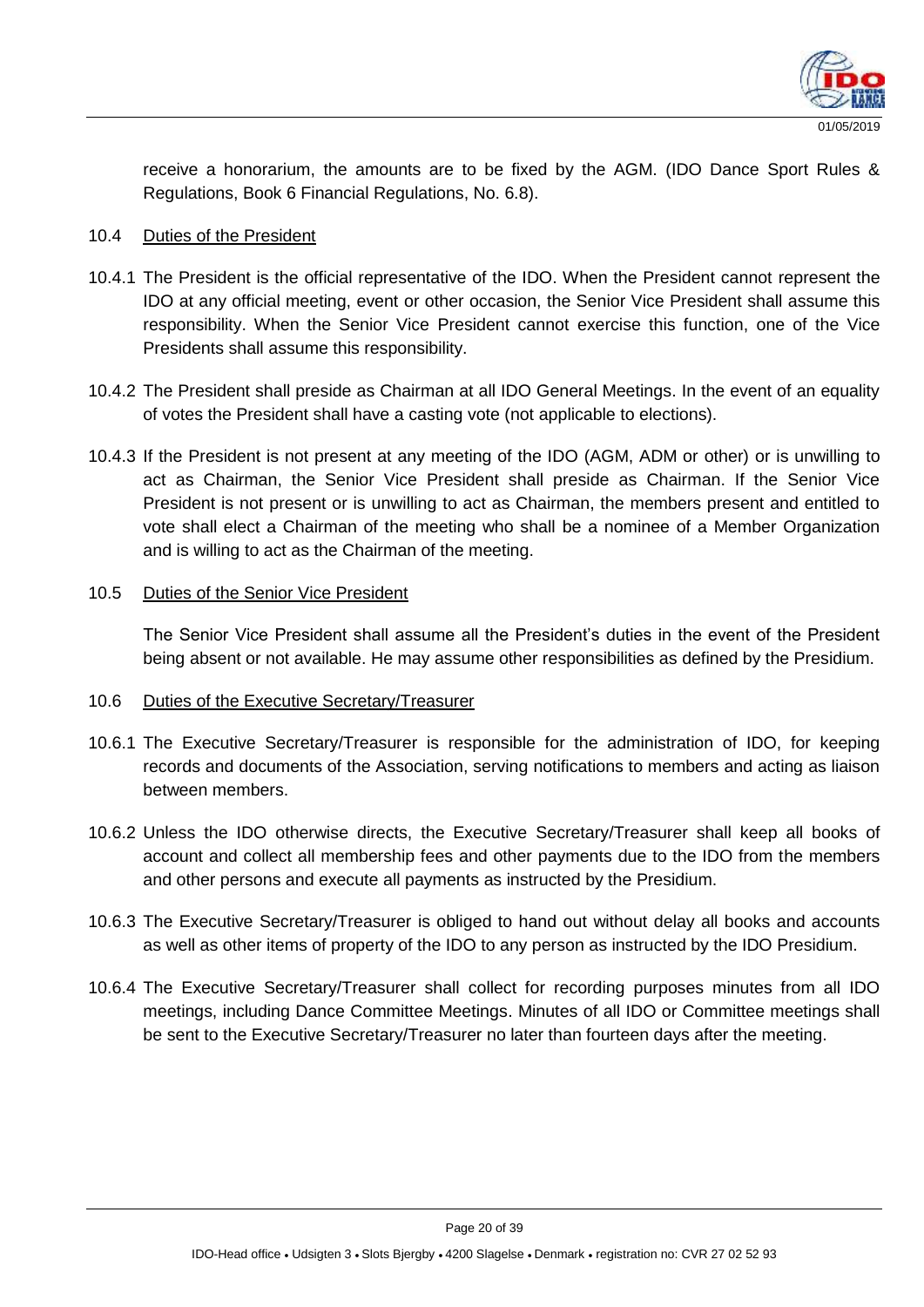

#### 10.7 Presidium Meetings

#### 10.7.1 Rules of Procedure

All meetings of the IDO Presidium shall be conducted in accordance with the Rules of Procedure which are attached as **Annex 8**.

#### 10.7.2 Voting Rights

The elected members of the Presidium, i.e. the members of the Executive Presidium and the Vice Presidents, have full voting rights in the IDO Presidium. In the event of an equality of votes, the President shall have a casting vote. "Ex officio" members of the IDO Presidium, i.e. Directors of Dance Departments and Chairmen of Continental Conferences, have limited voting rights: They have the unlimited right to attend and speak on Presidium Meetings, but to vote only on matters which concern their Dance Department or Continental Conference.

#### 10.8 Disciplinary Measures by the Presidium

The Presidium may take disciplinary action against an IDO member, its officials or delegates if they violate IDO's Rules of Ethics or Standards of Conduct or otherwise causes harm to the association. Such disciplinary action may be any of the following:

- a reprimand;
- an appropriate fine payable to the IDO within three (3) after receipt of notice;
- a suspension in accordance with Article 4.4 above;
- an application for expulsion in accordance with Article 4.1, 4.3 above.

#### 10.9 Executive Presidium

10.9.1 Members of the Executive Presidium are the President, the Senior Vice President, the Executive Secretary/Treasurer and the Sport Director. Other members of the IDO Presidium may be invited from time to time to attend meetings of the Executive Presidium.

#### 10.9.2 Definition of Powers

The Executive Presidium is competent for the day-to-day business of the IDO as well as for matters referred by the Presidium and for matters of urgency.

Expenditures may be made by the Executive Presidium which belong to the regular expenses or budgeted matters (as approved by the AGM). All other expenditures above  $\epsilon$  3,000 must be approved by the IDO Presidium.

The Executive Presidium is also responsible to check agendas, procedure and minutes of all IDO meetings, in particular ADM's and Dance Committee Meetings.

In order to promote IDO in certain regions, the Executive Presidium may appoint an "IDO Ambassador" for such region. This may be a country or a part thereof or a group of countries.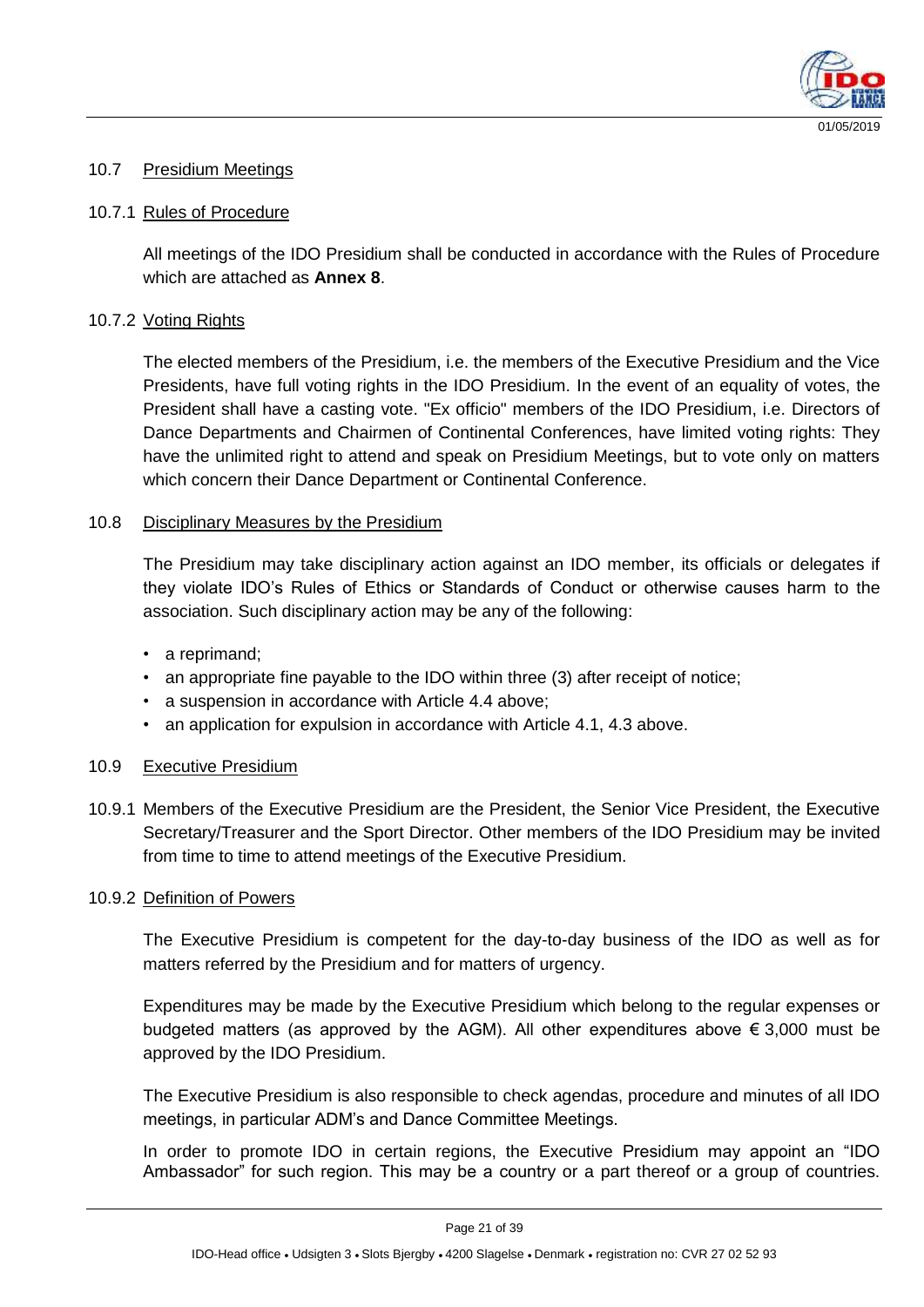

The appointment shall be made after consultation of the Chairman of the Continental Conference (Art. 9) of that particular region.

Ambassadors may also be nominated to promote IDO in other organizations.

The "IDO Ambassador" shall report to the Executive Presidium which shall also define the tasks of the IDO Ambassador in the respective case. The IDO Ambassador is entitled to receive reimbursement for out of pockets costs and expenses provided that specific costs are approved by the IDO Executive Presidium before they are incurred.

#### 10.9.3 Procedural Rules

For all meetings of the Executive Presidium, the Procedural Rules for the Presidium (**Annex 8**) shall apply respectively.

# **ARTICLE 11 INTERNAL REVISORS / EXTERNAL AUDITOR**

- 11.1 IDO finances will be reviewed by two internal financial revisors which hold overlapping three-year terms of service. They are elected by the Annual General Meeting in a staggered system, i.e. at each Annual General Meeting one nominee of an IDO member shall be elected for a three-year term as an IDO internal financial revisor.
- 11.2 The Treasurer must present to each Annual General Meeting a financial report for the elapsed fiscal year and an annual budget for the following fiscal year. The financial report shall have been reviewed by the two internal financial revisors. They shall have access to the draft financial report and the relevant books and accounts at the IDO Executive Office not later than one (1) month before the Annual General Meeting.
- 11.3 The annual financial report of the IDO shall be audited by an external auditor in accordance with Art. 11 of the IDO Statutes. The external auditor shall be elected by the AGM for a three-year term of service.

#### **ARTICLE 12 AFFILIATIONS WITH OTHER DANCE SPORT ORGANIZATIONS**

The IDO may enter into affiliations with other international dance sport organizations.

#### **ARTICLE 13 APPLICABILITY OF IDO RULES & REGULATIONS**

- 13.1 Each IDO member shall be bound by the IDO Statutes, the IDO By-Laws, the IDO Dance Sport Rules & Regulations as well as any other regulations adopted by the IDO General Meeting, each in their current version.
- 13.2 The IDO Dance Sport Rules & Regulations can be changed or amended in Books 1, 2, 4-6 by the IDO Presidium at any time. Changes of Book 3 (Rules for IDO Dance Disciplines) fall into the responsibility of the respective Dance Department (Article 8.1.3 above).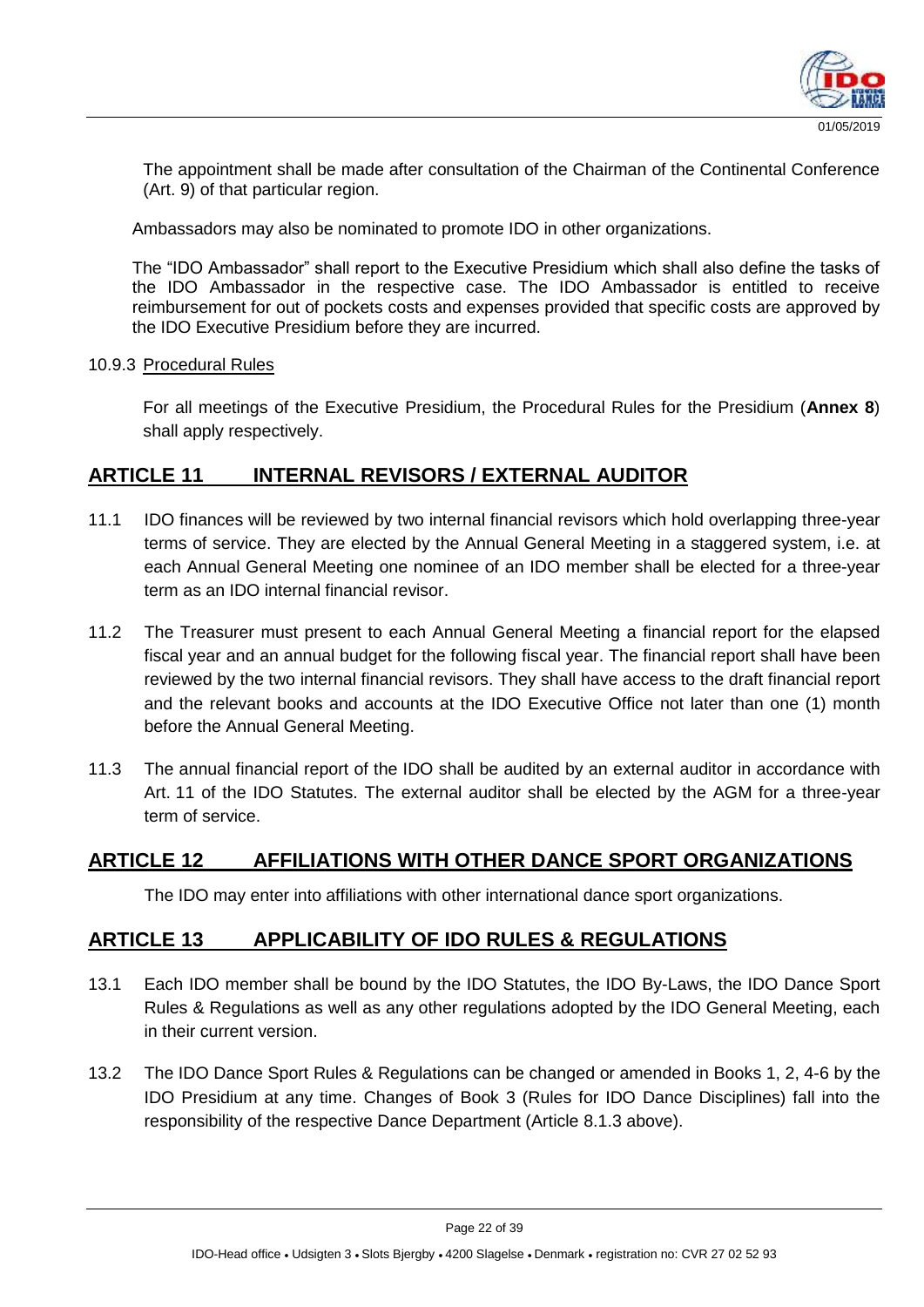

Unless resolved otherwise, a decision of the IDO Presidium to change or amend the IDO Dance Sport Rules & Regulations shall be effective immediately, but must be presented to the next Annual General Meeting which may either confirm or revoke such change or amendment.

# **ARTICLE 14 CHANGES AND AMENDMENTS OF BY-LAWS**

The IDO By-Laws may be changed or amended by the IDO Annual General Meeting with a twothirds (2/3) majority of members present and entitled to vote.

**\_\_\_\_\_\_\_\_\_\_\_\_\_\_\_\_\_\_\_\_\_\_\_\_\_\_\_\_\_\_\_\_\_\_\_\_\_\_\_\_**

**Annexes:**

- Annex 1: The IDO Code of Conduct
- Annex 2: The IDO Electoral Code
- Annex 3: The IDO Code of Ethics and Disciplinary Procedures
- Annex 4: A pledge to implement good governance in European Sport
- Annex 5: Outline for Agenda of IDO Annual General Meetings
- Annex 6: Voting Procedures and Standing Orders at General Meetings
- Annex 7: Outline for Agenda for Dance Committee Meetings
- Annex 8: Rules of Procedure for the IDO Presidium

These By-Laws have been passed and adopted with immediate effect at the IDO Annual General Meeting in Sarajewo/BiH on June 24, 2015. Additions marked in red have been passed and adopted with effect on September 1, 2017 by the IDO Annual General Meeting in Athens, Greece on June 29-July 1, 2017.

**\_\_\_\_\_\_\_\_\_\_\_\_\_\_\_\_\_\_\_\_\_\_\_\_\_\_\_\_\_\_\_\_\_\_\_\_\_\_\_\_**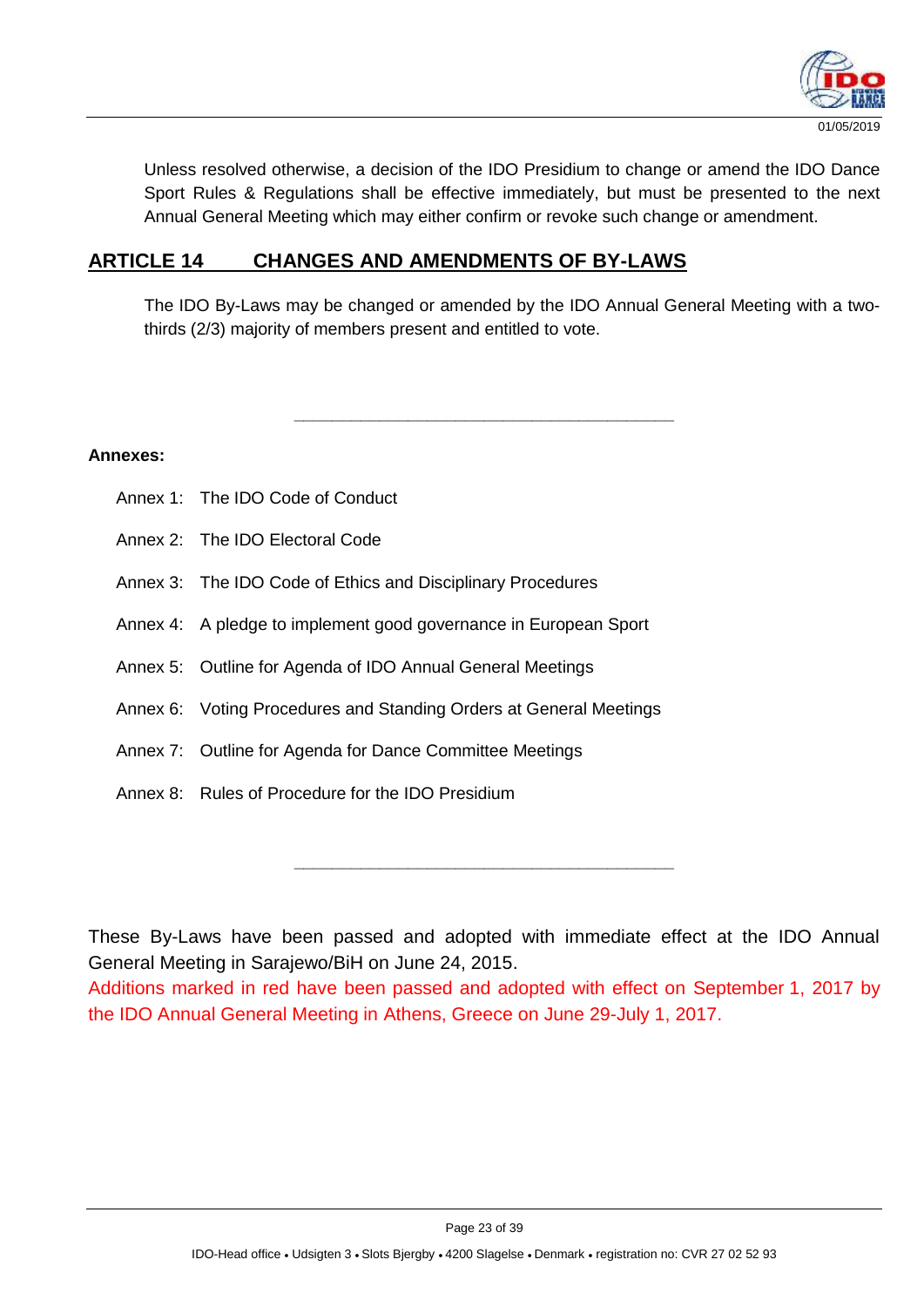

# **Annex 1 THE IDO CODE OF CONDUCT (ver. 2018-02-25)**

# **The IDO Code of Conduct (hereinafter "Code") articulates the highest standards and most important principles and values for conduct and behaviour within the IDO and its members.**

The main purposes of the Code are to secure a certain standard of behaviour and to protect the welfare of individuals, which is essential to IDO and its aims & objectives to promote worldwide the art of dancing and dance sport in all its forms. This Code complements and does not replace the control exercised by Competent Authorities, and does not limit or alter applicable international law or relevant national law.

The Code defines the required standards of conduct and behaviour, which applies to the whole IDO family, as follows:

- **Associations, National member organizations (=NMO) and its members**
- **Elected and Appointed members;**
- **IDO employees and contract employees;**
- **Coaches, Trainers, Dancers, Team Captains, representatives of NMO;**
- **Adjudicators and all officials serving at the competition.**

The IDO and its members shall at all times and in every situation comply with following values and principles:

#### **Integrity and Ethical behaviour**

Everyone shall act with integrity, behave ethically and perform loyalty in all situations to uphold the reputation of integrity of IDO and its aims and objectives.

#### **Privacy, Dignity and Respect**

It is important to treat everyone in a manner that makes them feel valued and respected and act in a way to protect their personal rights and maintains their privacy, dignity and respect.

#### **Welfare**

Everyone shall act, promote and advocate for the happiness, health, safety, well-being and medical care of IDO family members, and participants of IDO events at all times and in every situation.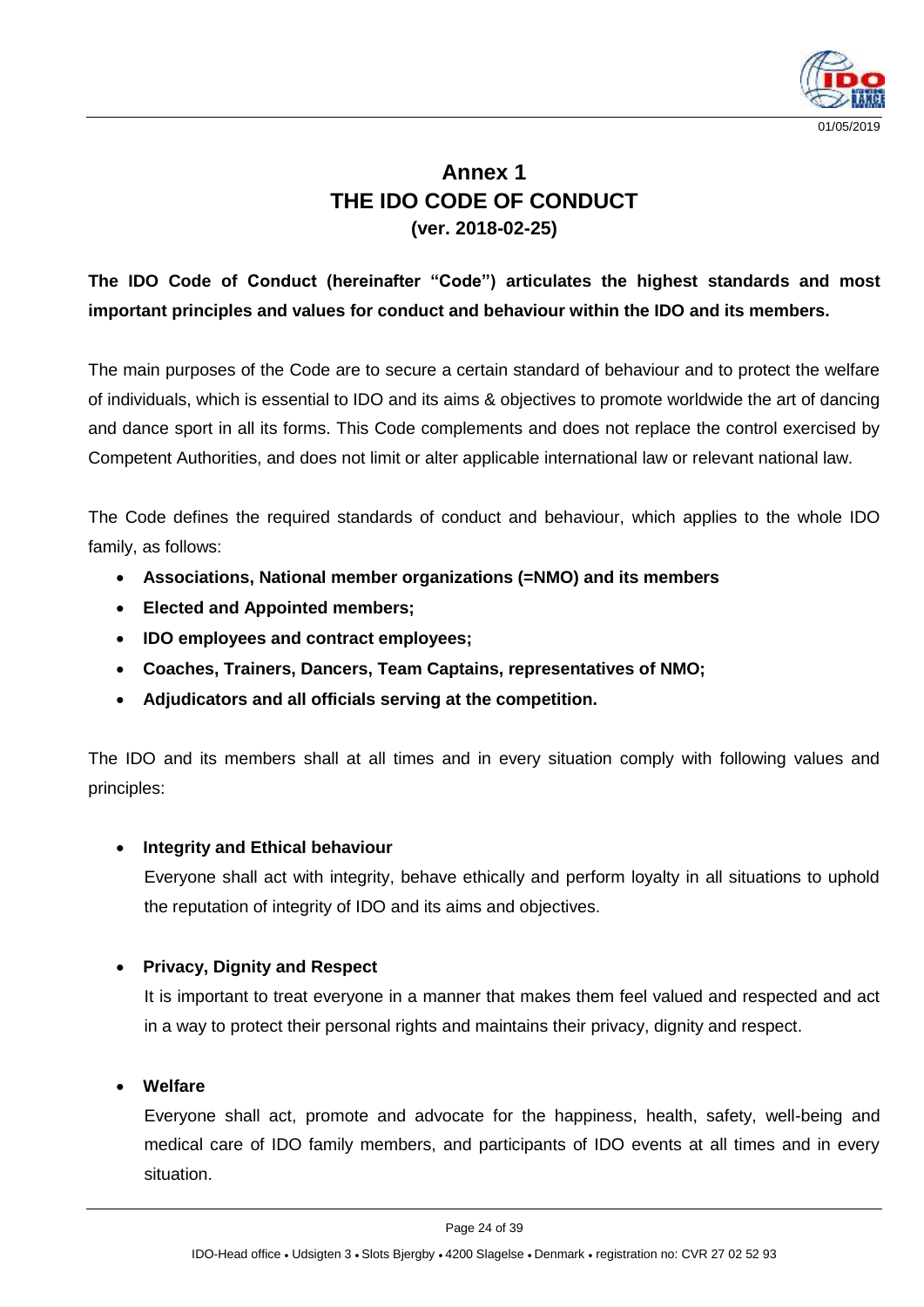

#### **Solidarity and Politeness**

It is important to support each other and share feelings, aims and dreams. Mutual support brings mutual success before, during and after the competition, on and off the field.

#### **Inclusivity**

Zero tolerance on discrimination as a result of origin, nationality, race, ethnicity, religions belief, skin colour, age, gender, language, social origin, physical, emotional, mental and intellectual ability, sexual preference, political or other belief, place or type of residence, or engagement in any kind of verbal or physical harassment based on any kind of criteria, mentioned about or other.

#### **Compliance with Laws, Rules and Regulations**

Everyone shall comply with all applicable laws and adhere to internal rules, regulations and other decisions made by IDO bodies.

#### **Personal Data Protection**

Protection of personal data will be guaranteed to every individual and shall be processed lawfully and fairly.

#### **Fair Play Policy**

The essence of Fair Play is highly encouraged and appreciated at all times in all our decisions and actions.

#### **Avoidance of Potential Conflicts of Interest**

Everyone shall act in the best interests of IDO and its aims & objectives. It is the personal responsibility of each member of the IDO family to declare any potential conflict of interest and avoid such situations.

#### **Transparency and Good Governance**

The most important policy is to ensure transparency and strive to maintain a culture of accountability in all actions, standing up to checks where necessary. All actions should be scrupulous enough to bear public scrutiny.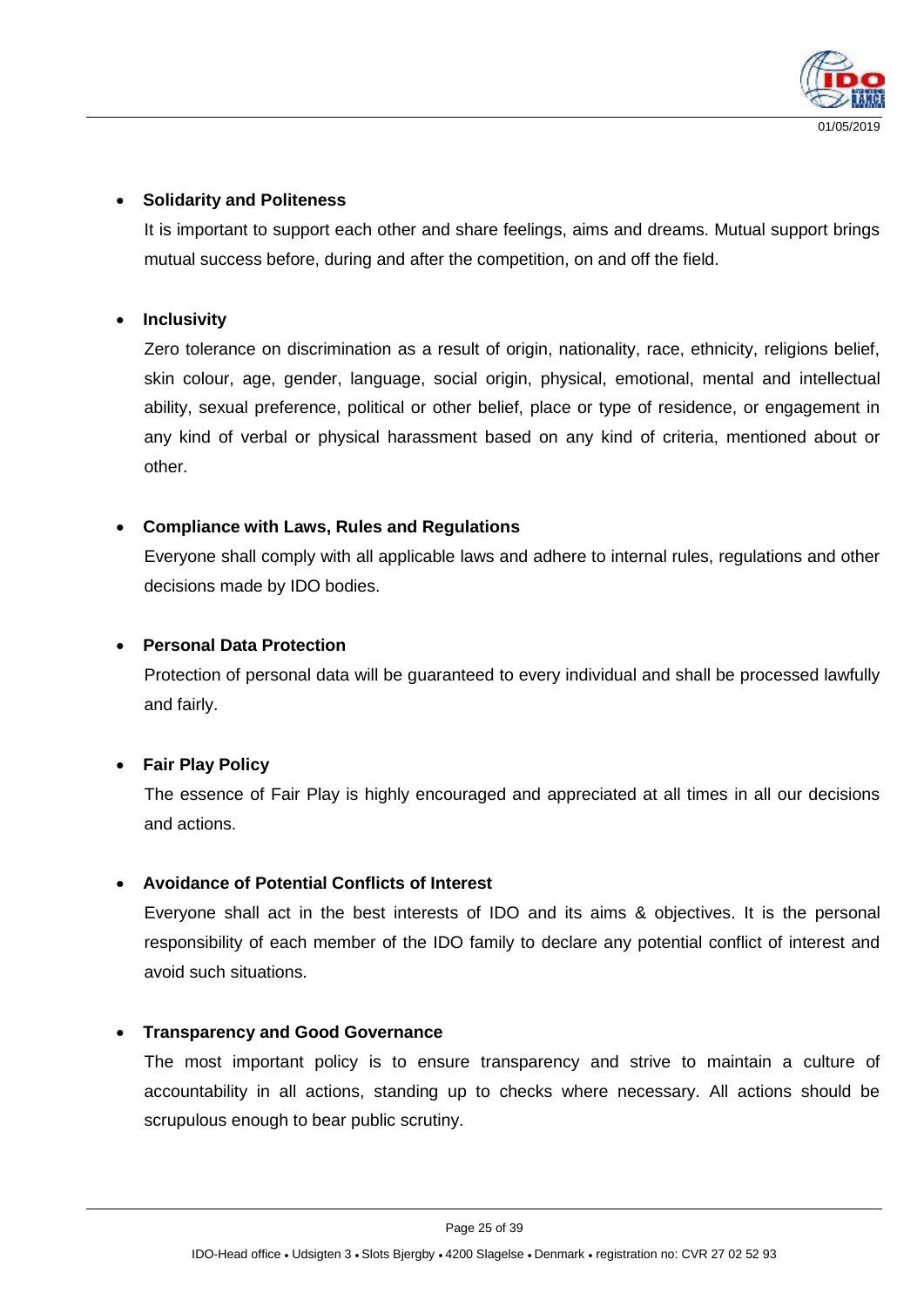

#### **Clean Sport**

Drugs and doping are strictly forbidden and shall be avoided, shall not be offered and shall not be given in any circumstances.

#### **Against Bribery and Corruption**

All forms of bribery and corruption are unacceptable and not tolerated, as such shall be rejected and condemned by everyone.

#### **No Competition Manipulation**

Zero tolerance on any form of manipulation or unlawful influencing in competition. Forgery and falsification of any kind of document are strictly forbidden and not tolerated.

#### **Social and Environmental Responsibility**

IDO and its members are committed to contribute a positive social change through the art of dancing and dance sport, and aim to minimise the negative influence of all its events on the environment and to promote sustainability development through channels of communications and influence.

This Code was adopted by the Annual General Meeting on *Month 99, 2018* and comes into force from this day on.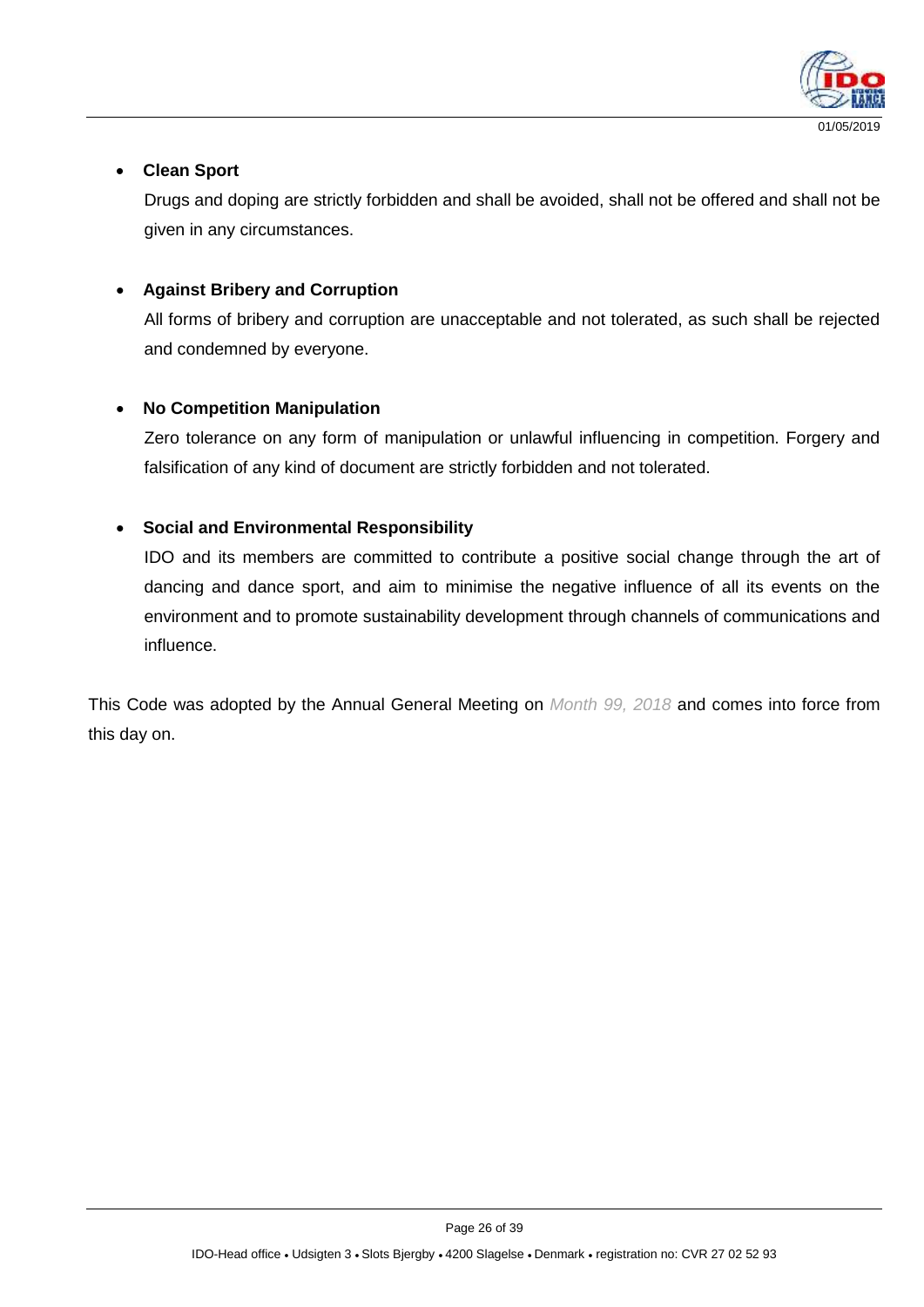

# **Annex 2 THE IDO ELECTORAL CODE (ver. 2018-02-24)**

This Electoral code (hereinafter "Code") is applicable to any IDO election for any kind of position in IDO structure (= presidium members, executive presidium committee members, sub-committees members, department directors and other functions where are elections required; hereinafter "IDO position").

The aim of this Code is to specify rules for preparing, conducting, administering and supervising elections for IDO positions, to ensure consistency of methods and behaviours, and to prevent any potential abuse during the campaign and the electoral process of any IDO election.

Each candidate for IDO position shall ensure that the election campaign for the IDO position is running for, shall respect the key principles and values of IDO, in particular the IDO Statute & IDO Bylaws, IDO Code of Ethics and Disciplinary Procedures, IDO Code of Conduct and this code.

The candidates for and IDO position shall at all times and in every situation comply with following values and principles:

#### **Behaviour**

Candidates shall comply with this Code and IDO Code of Conduct in promoting their candidature for any IDO position.

#### **Dossier**

Each candidate may officially submit candidature dossier (his / her Curriculum Vitae (CV) and manifesto) in the form of a written document in accordance with the elections guidelines. Such dossier shall be sent to related members of body for election by the IDO Head Office.

#### **Promotion**

Each candidate shall promote his / her candidature in a spirit of dignity and with a sense of proportion.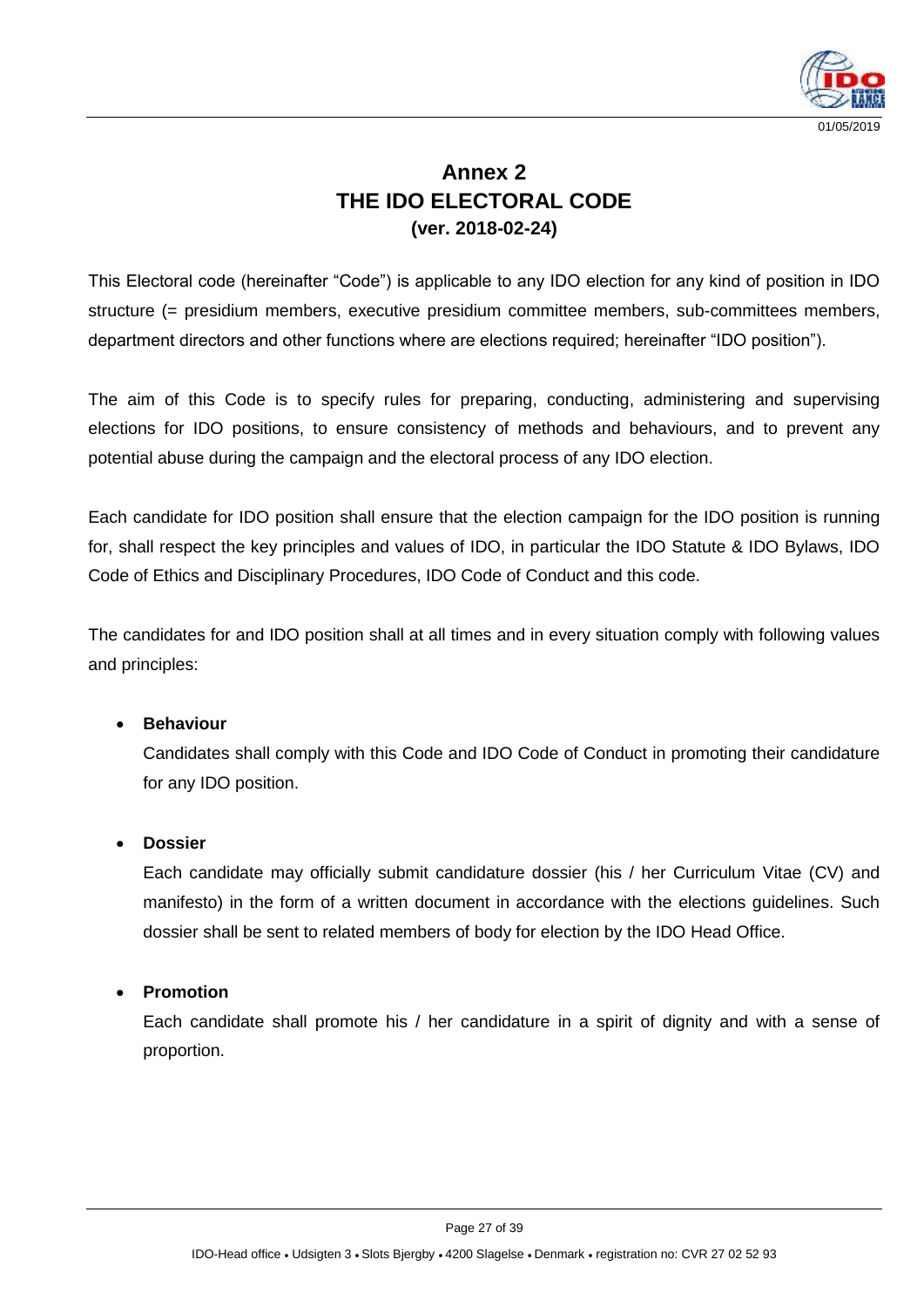

#### **Meetings and Similar Gatherings**

No public meeting or gathering aiming to promote the candidatures shall be organised in the structure of and IDO event referring, directly or indirectly. Actions of hidden promotion in the form of technical meetings or other events are strictly prohibited.

#### **Support**

Candidates shall not be administrated / granted / provided with financial support, whether material or in kind, direct or indirect, from IDO, a constituent part of IDO, an organisation related to IDO or a partner of IDO.

#### **Contributions and Benefits**

Candidates shall in no way and under no circumstances offer / give gifts, make donations and other contributions or grant benefits, whatever their form or nature, to persons or organisations involved in the electoral process.

#### **Commitments and Promises**

Candidates shall not make any commitment or promise related to the position for which they apply within the IDO, which would generate a direct or indirect benefit for a person or a group of persons related to IDO, IDO National Members, a group of IDO members or a group of partners of IDO, of IDO member organisations or of groups of IDO members.

#### **Declarations of Intention**

When the election is conducted by secret ballot, the IDO National Member and IDO position member shall not, whether collectively or through their authorised representative, and in any form whatsoever, publicly announce how they / he / she intend to vote or they / he / she voted, or publicly invite to vote for a candidate or a list of candidates.

#### **Prior Commitments**

Candidates shall not make any commitment, in any form whatsoever, with a natural or legal person or an organisation likely to affect the freedom of decision or action of the future member of IDO position.

#### **Communication and Respect**

Any form of communication undertaken by a candidate shall strictly respect (*see The IDO Code of Conduct*) other candidates and shall in no way damage IDO's reputation. Candidates shall not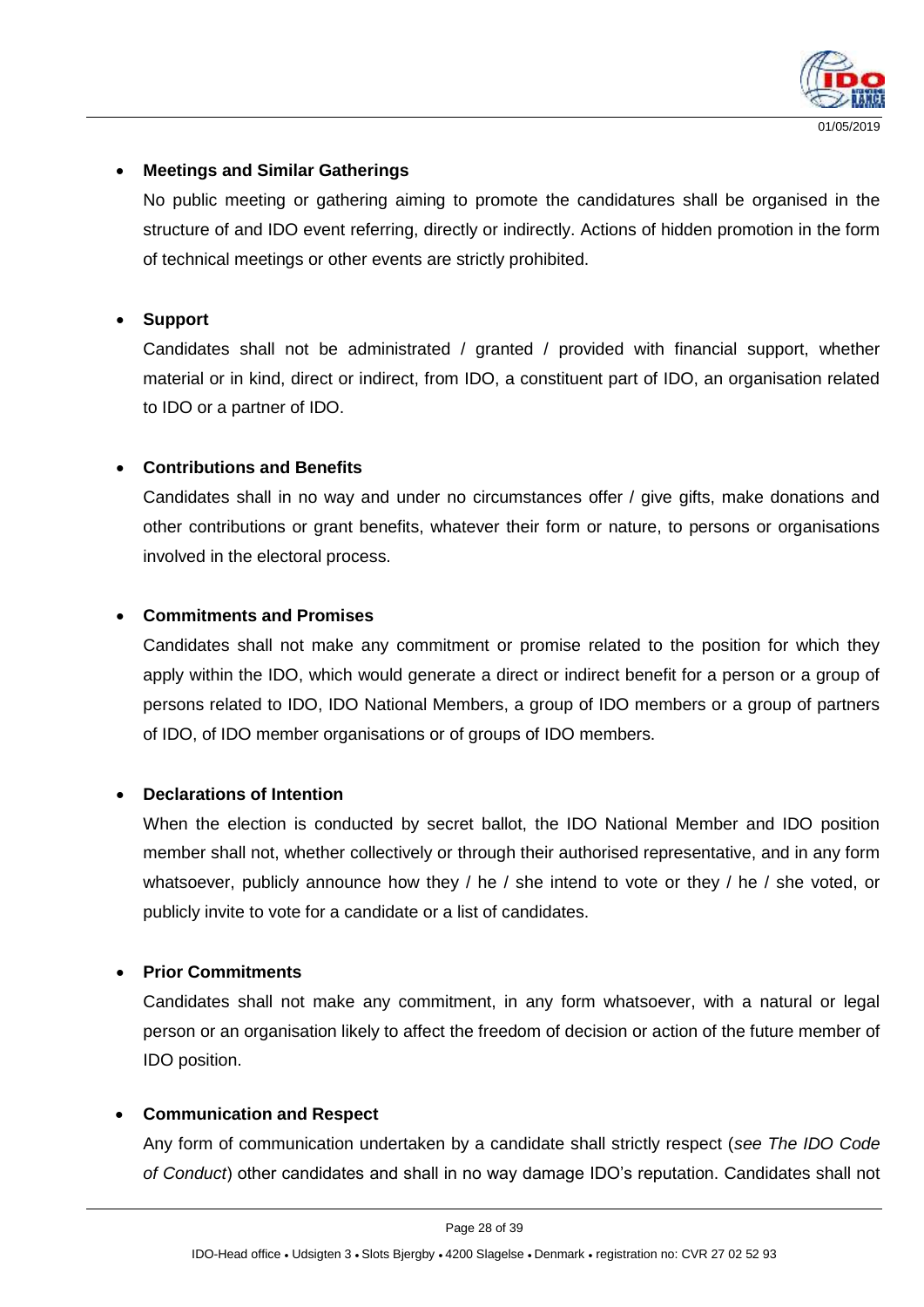

make any oral or written statements or representations of any nature whatsoever that may tarnish the image of or prejudice another candidate.

#### **Agreements or Collusions**

Any agreement or collusion between candidates or groups of candidates for the purpose of influencing the outcome of votes is prohibited.

#### **Relations**

The IDO Head Office Staff is required to remain neutral at any time. The members of the IDO Head Office staff shall restrict contacts with candidates to the strict object of their tasks.

#### **Electoral Process**

IDO, whether it be the governing bodies, the Head Office or any other part involved in its operation, shall not provide any support or service, or directly or indirectly grant benefits to persons or organisations that are involved in the conduct of the electoral process.

#### **Violation**

In case of any violation of this Code by anyone concerned, the IDO Disciplinary & Ethics Committee shall be informed, consequently carry out investigations and make an immediate decision.

#### **Sanctions and Appeal**

In case of a proven breach of the present Code, the IDO Disciplinary & Ethics Committee may address to the concerned candidate: (a) observations, which may be published on the IDO website; (b) or a warning, which shall automatically be published; (c) or an immediate exclusion from electoral process, which shall automatically be published. Candidate may protest in written on any of listed above sanctions to Appeal Committee. The decision of the Appeal Committee is final and binding on all parties concerned. All rights to appeal to the Court of Arbitration for Sport (CAS) are reserved.

This Code was adopted by the Annual General Meeting on *Month 99, 2018* and is in use from this day on.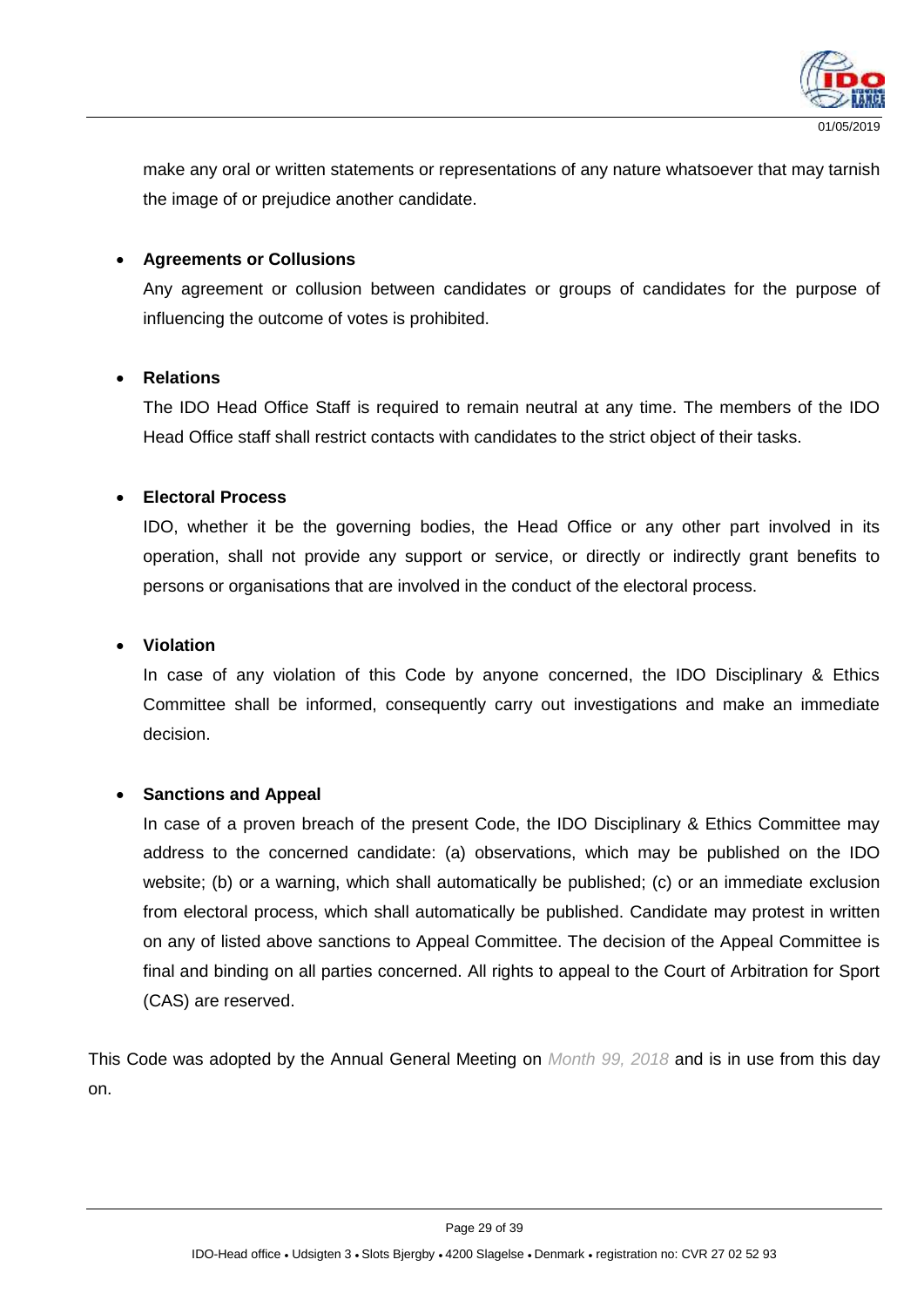

# **Annex 3 THE IDO CODE OF ETHICS AND DISCIPLINARY PROCEDURES (ver. 2018-05-12)**

#### **Preamble**

The IDO core values and ethical principles are set to the highest standards of conduct, governance, and transparency in sport management and competitions. IDO is committed to seek full engagement of all its members on an equal basis in its decision-making. Dissemination of the culture of ethics and integrity such as respect, honesty, tolerance, and solidarity are fundamental and universal values for IDO, in all forms and at all times.

Whoever is involved in the IDO, must not act in a manner likely to tarnish, jeopardise, or damage the reputation of the IDO or dance sport generally, or any other dancer or member of the IDO family. They must not act in a manner likely to bring the dance sport into disrepute or to harm it in such a way as to disgrace it. It is expected that everyone will show commitment to an ethical attitude, will behave in a dignified manner, and will act with complete credibility and integrity.

#### **Applicability**

This Code of Ethics and Disciplinary Procedures is designed to provide a set of ethical standards and disciplinary measurements should issues occur. The IDO Code of Conduct and IDO Electoral Code are integral part of this Code of Ethics and Disciplinary Procedures (hereinafter "Code"). Observance of this Code is vital to the integrity of dance sport and to the IDO.

The IDO and each of its Associations, National Member Organizations (hereinafter NMO), and its Members; Elected and Appointed Members; IDO Employees and Contract Employees; Coaches, Trainers, Dancers, Team Captains, and Representatives of NMO; Adjudicators and all Officials serving at the competition (hereinafter "IDO Family"), must undertake to respect and to ensure respect, to comply and to ensure compliance with this Code, and undertake to be sanctioned in case of violation of IDO regulations and this Code. Each IDO National Member Organization shall incorporate these Codes into their own regulations.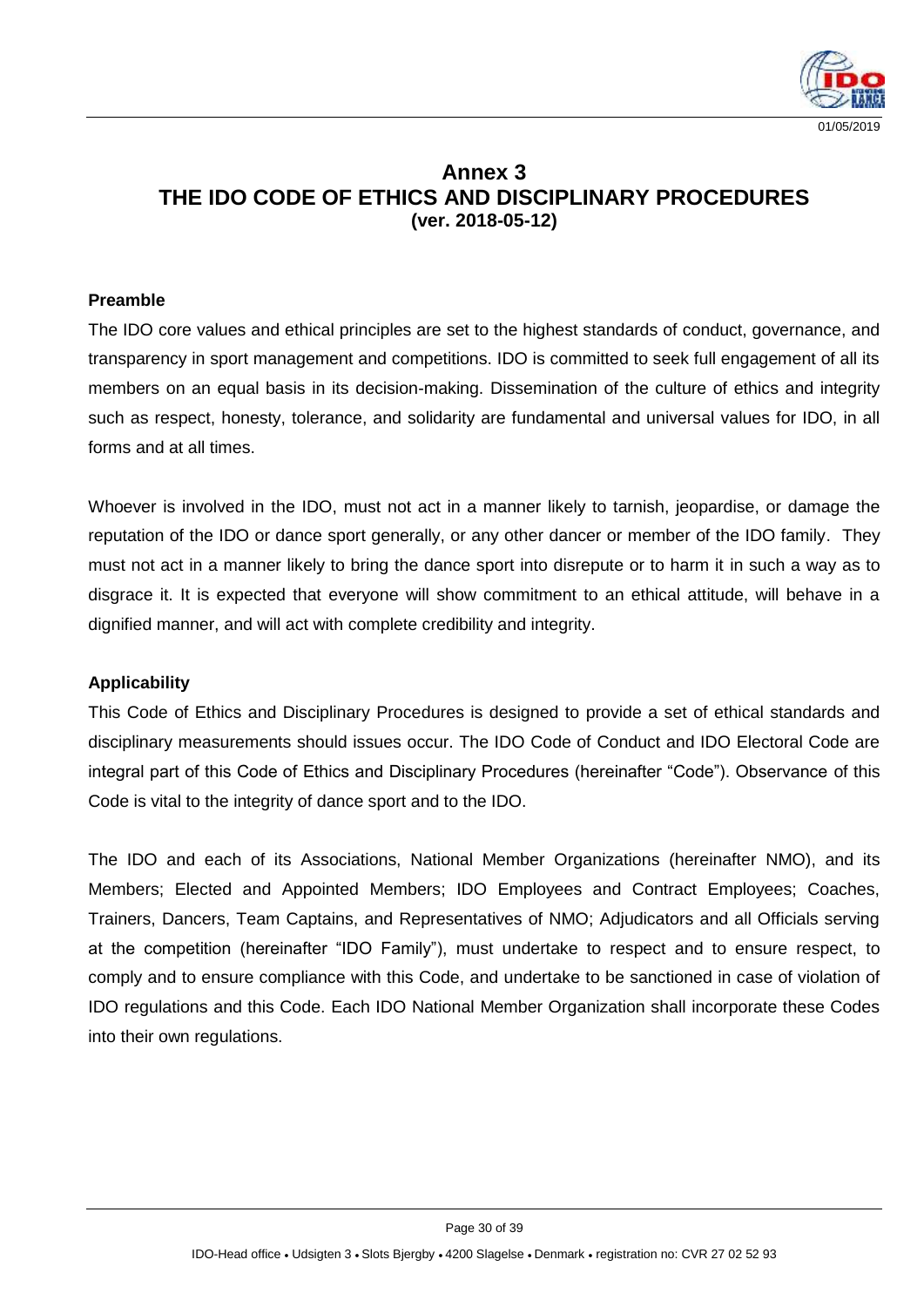

#### **The IDO Disciplinary & Ethics Committee and IDO Appeal Committee**

The IDO Disciplinary & Ethics Committee and IDO Appeal Committee, as independent each, are entitled to handle all cases arising from the application of this Code, and shall act in accordance with the IDO regulations, in particular with IDO Statutes, IDO Bylaws, and this Code.

The IDO Disciplinary & Ethics Committee is responsible for ensuring that the IDO core values and ethical principles are upheld, and to judge the conduct of all persons (hereinafter IDO Family) bound by this code while performing their duties, and in cases of not performing their duties if such conduct is likely to tarnish, jeopardise, or damage the integrity, image, or reputation of the IDO. Furthermore, the committee is responsible for investigating possible infringements and violations of this Code, is free to open preliminary proceedings at its own discretion and at any time, as well as based on a filed complaint (which may not be challenged), and may impose sanctions to any member of the IDO Family.

The IDO Appeal Committee is responsible for the handling of appeals against decisions of the IDO Disciplinary & Ethics Commission, which any other IDO regulations do not define as final.

The IDO Disciplinary & Ethics Committee members and IDO Appeal Committee members are elected by Annual General Meeting for a 4 (four) year term, and can serve a maximum of three terms. Each of the committee is composed of 3 (three) members (with a minimum of one man and one woman) coming from different continents (Americas, Europe, Africa, Asia and Oceania); the chair is elected by members of the committee on its constitutive meeting. In case the chair of the committee is unable to act, his duties shall be performed by the senior member of the committee. In case of death, resignation, or the inability of a member to perform his/her function, the member shall be replaced by a newly elected member for the remaining period of the committee member's term.

The members of these committees and their immediate family members cannot act in any other formal or informal position within the IDO Family. The members of these committees shall act honestly, professionally, entirely independently, and must avoid third-party influence. Members of these committees shall decline to participate in any action concerning a matter where there are serious grounds for questioning his impartiality or where any conflict of interest or any other conflict exists or is perceived to exist. The members of these committees shall ensure that everything disclosed to them during the course of their duty remains confidential (facts of the case, contents of the deliberations, and decisions taken); only the content of those decisions already notified to the addressees may be made public.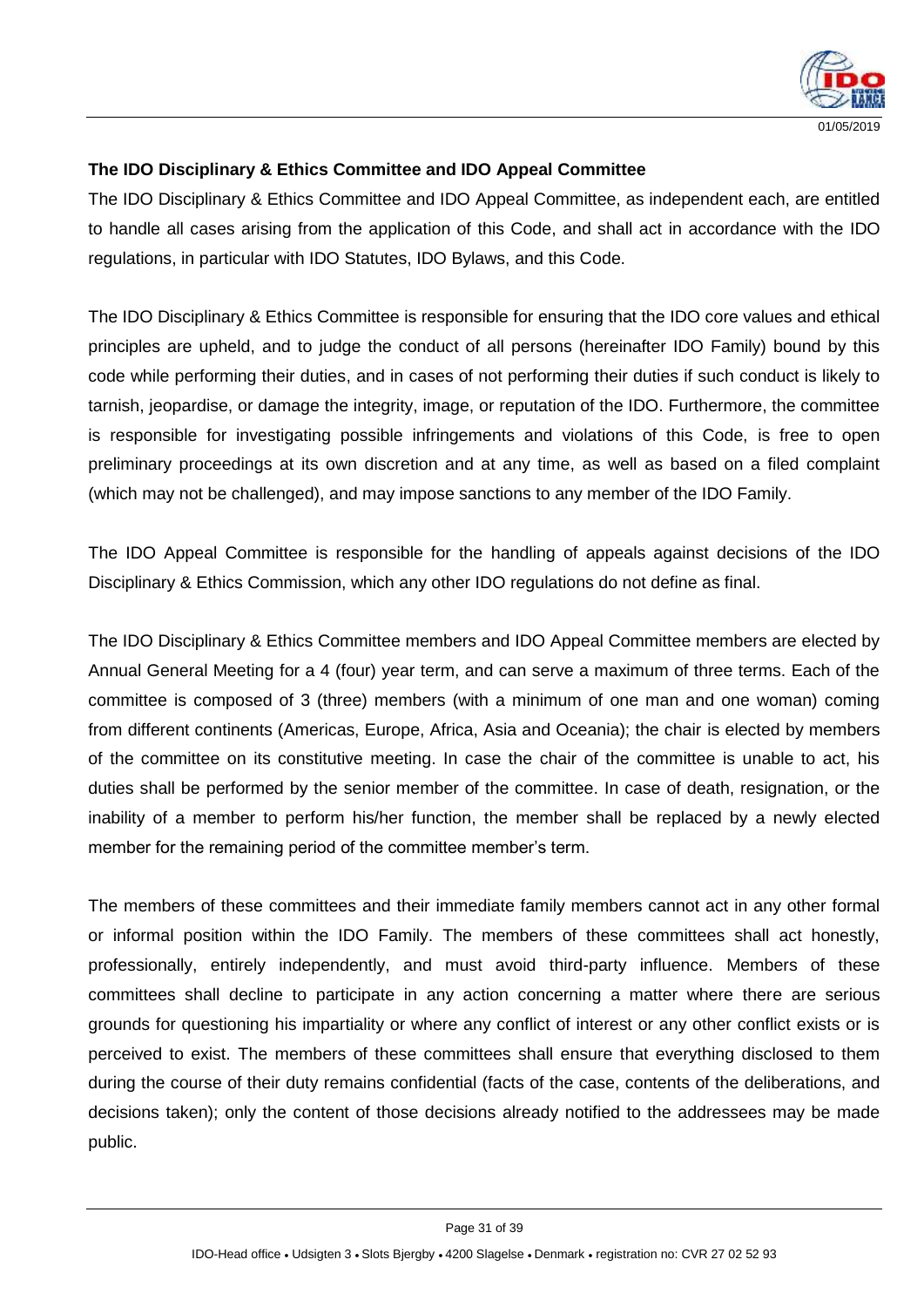

The IDO Disciplinary & Ethics Committee and IDO Appeal Committee shall decide by absolute majority of committee member; every member shall vote.

The IDO Disciplinary & Ethics Committee and IDO Appeal Committee shall present an annual report on its activities to the Annual General Meeting.

#### **Disciplinary Measures**

Any infringement or violation of this Code or any other IDO regulations, regardless of whether they have been committed deliberately or negligently, by person bound by this Code is punishable. Acts amounting to attempt are also punishable.

Sanctions imposed by the IDO Disciplinary & Ethics Committee may be, as follows: (a) warning; (b) reprimand; (c) fine; (d) annulment of the result; (e) withdraw of a title, license, or award; (f) censures; (g) prohibition (h) ban; (i) expulsion; (j) impeachment; (k) apology. Sanctions may be limited to a geographical area, to one, or a specific area. When necessary, the duration of a sanction shall be defined. The sanction may be increased as deemed appropriate if infringement or violation has been repeated. Decision imposed on a review of the IDO Disciplinary & Ethics Committee by the IDO Appeal Committee may be, as follows: (a) confirmation of sanction; (b) revocation of sanction; (c) aggravation of sanction; (d) mitigation of sanction. The Annual General Meeting reserves the disciplinary power with regards to the suspension and exclusion of members.

Every effort will be made to deal with a discipline case in the shortest possible timescale. This will vary according to the time required to investigate the specific case. The severity of the sanction will depend on the circumstances, the seriousness of the infringement or violation, and any aggravating or mitigating factors being of relevance, including the offender's assistance and cooperation, the motive, the circumstances, and the degree of the offender's guilt. The offender shall have the right to a fair, timely and impartial hearing either by appearing personally in front of the committee and/or submitting a defence in writing; the committee is free to decide whether the right to be heard may be exercised solely in writing (ordinary mail or email) or orally (in person, use of telephone or video conference). Resolution (=sanction) shall include a committee decision together with all relevant information, scope and duration of the sanction.

All sanctions imposed by the IDO Disciplinary & Ethics Committee shall have immediate effect in case there is not a submitted appeal on the decision. The time limit to lodge an appeal to the Appeal Committee is possible within 48 (forty-eight) hours upon receipt of the resolution. An appeal may be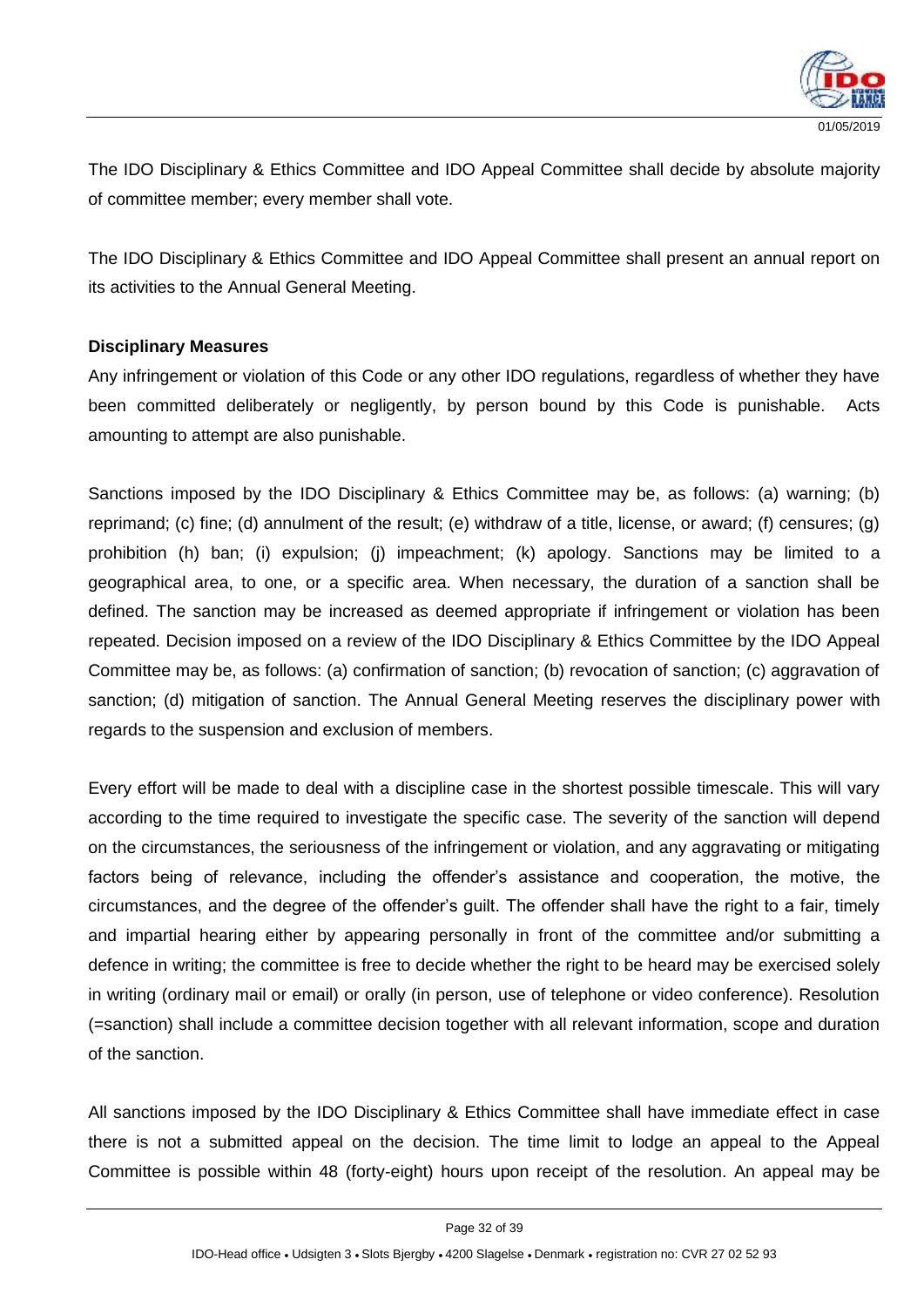

lodged in writing by the party concerned, having a legally protected interest justifying amendment or cancelation of the decision, with the exception of sanctions: (a) warning; (b) reprimand; (c) apology. The Appeal will only be accepted with the accompanied deposit fee (=amount defined by presidium); if the appeal is upheld, the deposit fee will be returned. The decisions of the Appeal Committee shall be irrevocable and binding on all parties concerned.

The IDO Appeal Committee decision may be appealed against before the Court of Arbitration for Sport (CAS), within 30 (thirty) days upon receipt of the resolution. All decisions taken by the IDO Appeal Committee shall remain in effect while under appeal unless CAS orders otherwise.

As a general rule, infringement or violation of the provisions of this Code may no longer be investigated or prosecuted after a lapse of 8 (eight) years; investigation or prosecution for bribery and corruption, forgery and falsification of any kind of document, or theft is not subject to a statute of limitations.

#### **Validity**

In this Code words importing the singular number include the plural and vice versa; words importing the masculine gender include the feminine and neuter genders.

This Code was adopted by the Annual General Meeting on August 19, 2018 and comes into force from this day forward.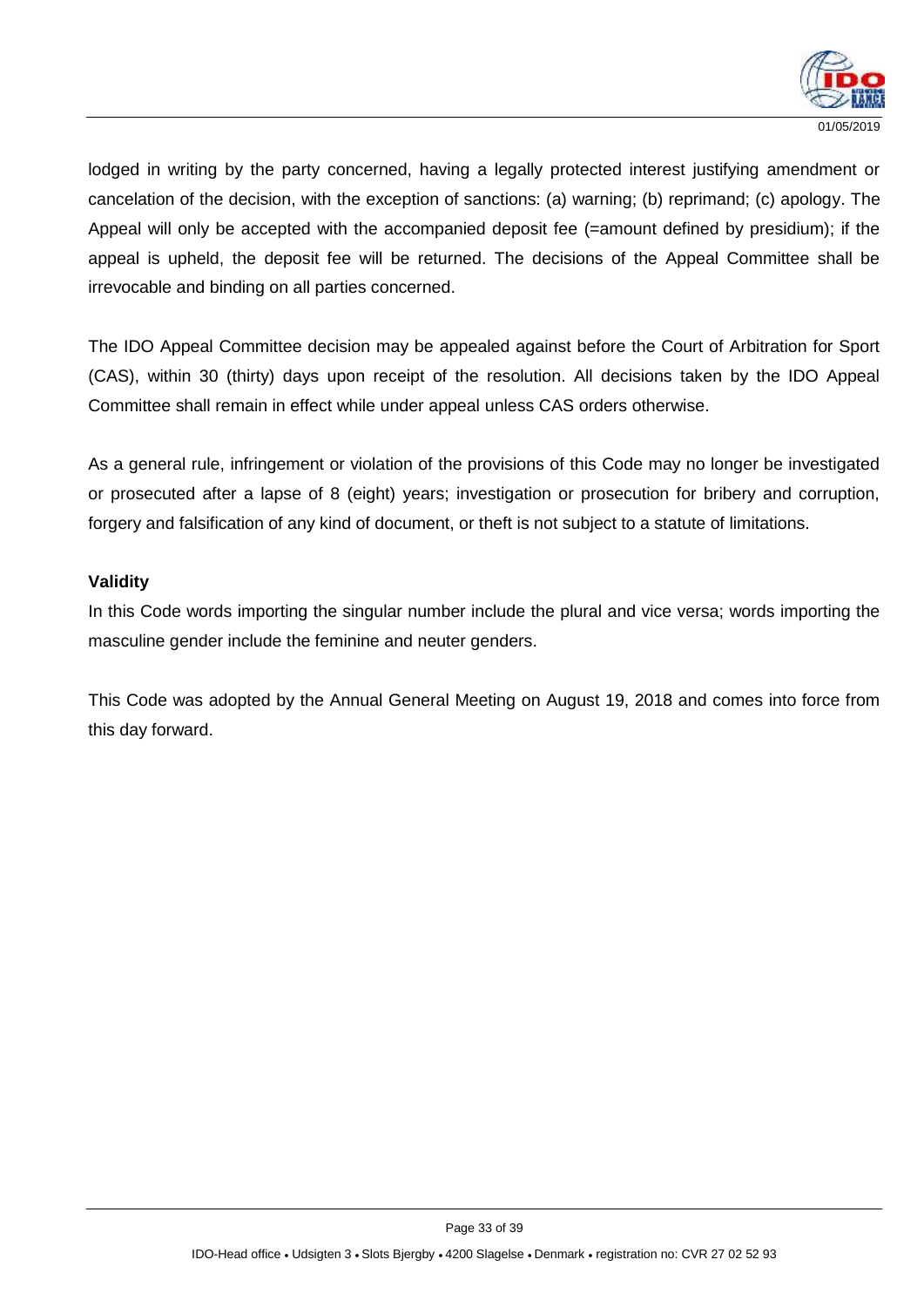

# **Annex 4 A PLEDGE TO IMPLEMENT GOOD GOVERNANCE IN EUROPEAN SPORT**

The following federations and organisations pledge to promote and, where appropriate, to implement and follow-up the principles of good governance in sport in accordance with the below declaration: ACES Europe, EuropeActive, ECA, ECFS, EHP, ENAS, EPC, EPFL, ERA, ESSNA, ESF, EUSA, CEV, ISF, ISCA, RLEF, TAFISA etc.

It is proposed that the AGM support the following declaration:

# **DECLARATION FOR SPORT FEDERATIONS AND ORGANISATIONS IN THE EU**

"To preserve the reputation of sport, whilst maintaining its autonomy, sport governing bodies must ensure good governance is firmly embedded within the culture of the organisation.

The governance of the structures and operations of sport must be aligned to deal with the current and future threats and challenges, as well as able to exploit the possibilities arising from the continued growth of the sport sector.

We voluntarily commit to implement the basic principles of Good Governance in Sport - Integrity, Accountability, Transparency, Democracy, Participation and Inclusivity - into our sport organisation.

We recognise that improving governance is an on-going and necessary process to undertake in order to be better protected from risks such as corruption and able to maintain, protect and promote the integrity of sport."

The Annual General meeting, on its meeting in Chuncheon City (S. Korea) on August 19, 2018, unanimously accepted declaration above. Michael Wendt

President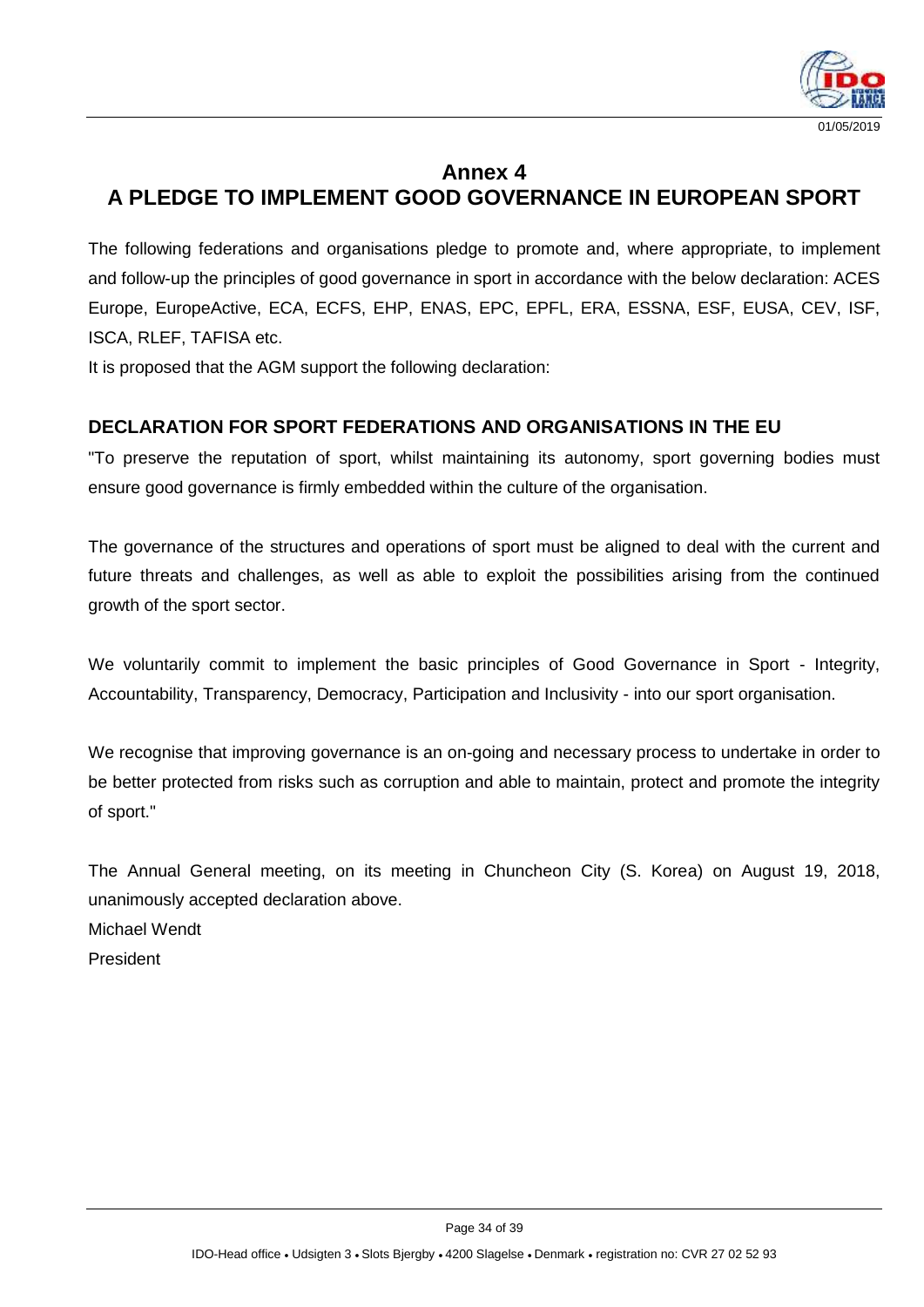

# **ANNEX 5**

# **OUTLINE FOR AGENDA OF IDO ANNUAL GENERAL MEETINGS**

| 0.     | <b>Formalities</b>                                                    |
|--------|-----------------------------------------------------------------------|
| 0.1    | Determination of Attendance, Quorum, Keeper of Minutes                |
| 0.2    | Acceptance of last Minutes                                            |
| 0.3    | Matters arising from last Minutes                                     |
| L.     | <b>Membership</b>                                                     |
| 1.1    | Acceptance of New Members                                             |
| 1.2    | Exclusion of Members (if any)                                         |
| П.     | <b>Presidents Report (Annex 1)</b>                                    |
| Ш.     | <b>Financial Report/Financial Matters</b>                             |
| III.1  | Treasurer's Report and annual budget for next calendar year (Annex 3) |
| III.2  | Internal Revisor's Report (Annex 2)                                   |
| III.3  | <b>External Auditor's Report</b>                                      |
| III.4  | <b>Approval of Accounts</b>                                           |
| III.5  | Election of Internal Revisor and External Auditor                     |
| III.6  | Annual Fixing of Membership Fees                                      |
| IV.    | <b>Vice President's Reports</b>                                       |
| IV.1   | Senior Vice President's Report (Annex 4)                              |
| IV.2   | Executive Secretary's Report (Annex 5)                                |
| IV.3   | Report of Vice President Adjudication (Annex 6)                       |
| IV.4   | Report of Vice President  (Annex 7)                                   |
| ۷.     | <b>Area Representative's Reports</b>                                  |
| VI.    | <b>IDO Dance Departments</b>                                          |
| VI.1   | Performing Arts                                                       |
| VI.1.1 | Chairman's Report (Annex )                                            |
| VI.1.2 | Amendments to Dance Sport Rules                                       |
| VI.2   | <b>Street and Pop Dance</b>                                           |
| VI.2.1 | Chairman's Report (Annex )                                            |
| VI.2.2 | Amendments to Dance Sport Rules                                       |
| VI.3   | <b>Special Couple Dances</b>                                          |
| VI.3.1 | Chairman's Report (Annex )                                            |
| VI.3.2 | Amendments to Dance Sport Rules                                       |
| VII.   | <b>Presidium and Member Country Proposals</b>                         |
| VIII.  | Changes of IDO Statutes, By-Laws, Rules & Regulations (if any)        |
| IX.    | <b>Election of Members of the Presidium</b>                           |
| Х.     | <b>New Business</b>                                                   |
| XI.    | Venue and time of next AGM                                            |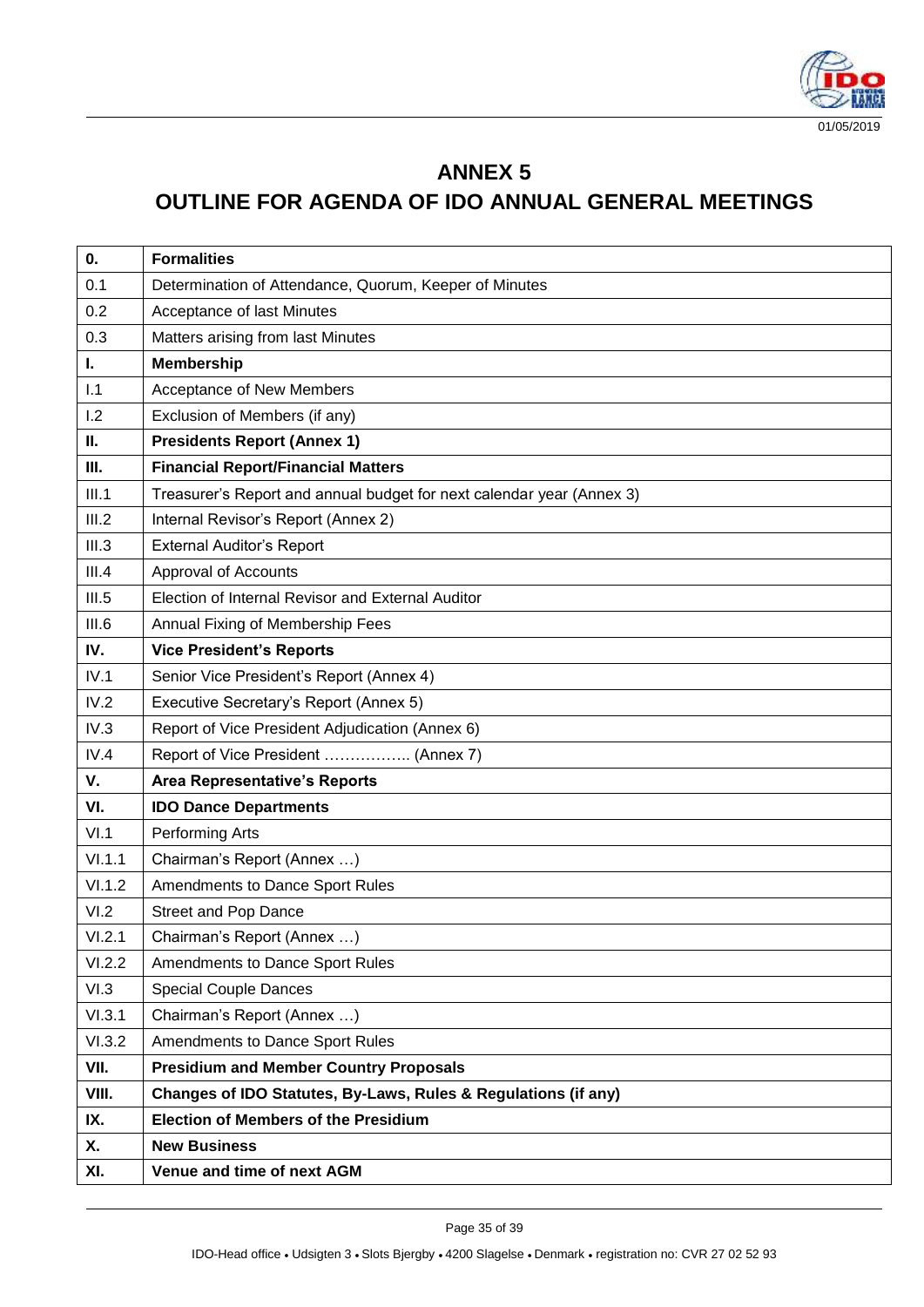

# **ANNEX 6**

# **VOTING PROCEDURES AND STANDING ORDERS AT GENERAL MEETINGS**

#### **I. Voting at IDO General Meetings shall be carried out as set forth below:**

1.1 The secretary of the meeting shall record the votes resulting from any poll taken at an IDO meeting in accordance with these Rules.

1.2 The form used by the secretary of the meeting for recording official votes shall consist of an alphabetical list of all MEMBER ORGANIZATIONS' areas (countries) down the left-hand side of the form. This first column shall be titled MEMBER ORGANIZATIONS. Columns 2, 3, 4 and 5 shall be titled FOR, AGAINST, ABSTAIN and ABSENT respectively. Once the Chair has read a motion and any accompanying amendments to the meeting, the secretary shall call the vote. As the secretary calls the name of each MEMBER ORGANIZATION listed in Column 1, the official nominees designated to do so, if present, shall cast the MEMBER ORGANIZATION'S vote on the issue before them. Each voting nominee may only call out FOR, AGAINST or ABSTAIN as he or she deems appropriate to the issue in question. The secretary shall mark the appropriate row and column with a tick, to indicate how the MEMBER ORGANIZATION'S nominee has voted. If the voting nominees of a MEMBER ORGANIZATION are not present, this shall be noted under on the official form in the column titled ABSENT. When all votes have been officially called, the secretary shall declare whether the motion has been carried or lost.

1.3 The voting arrangements that shall apply to the election of Officers of the IDO are as follows. The form used for recording official votes shall consist of an alphabetical list of all MEMBER ORGANIZATIONS' areas (countries) down the left-hand side of the form, and this column will be titled MEMBER ORGANIZATIONS. The Chairman shall call for candidates to be nominated and seconded for each post. As each candidate is seconded, the secretary of the meeting shall enter the name of each candidate as a heading for Columns 2 onwards.

The secretary shall than read the name of each MEMBER ORGANIZATION listed in Column 1. As each MEMBER ORGANIZATION is called, the voting nominee of that MEMBER ORGANIZATION, if present, shall call the name of the candidate for whom it wishes to cast its vote. The secretary shall mark the appropriate row and column with a tick, to indicate how the MEMBER ORGANIZATION has voted. When the votes for all MEMBER ORGANIZATIONS have been called and recorded, the secretary shall declare the total number of votes cast for each candidate. The candidate receiving not less than 50% of the votes cast by of the MEMBER ORGANIZATIONS present shall be deemed to be elected to the position in question. In the event of no one candidate receiving not less than 50% of the votes cast by the MEMBER ORGANIZATIONS present and voting and there are more than two candidates for the position in question, the candidate with the least number of votes cast in his favor shall withdraw his candidacy for the post.

The remaining candidates shall stand in the next round of voting. This process shall be repeated until the number of candidates is reduced to two. In this final round, the candidate with the highest number of votes cast in his favor will be elected to the position. In the event of a tie, where the two candidates in the final round share an equal number of votes, the poll will be declared void and a second election will start from the beginning. Any candidate who receives 51% or more of the official votes cast in any round of voting will be elected to the post.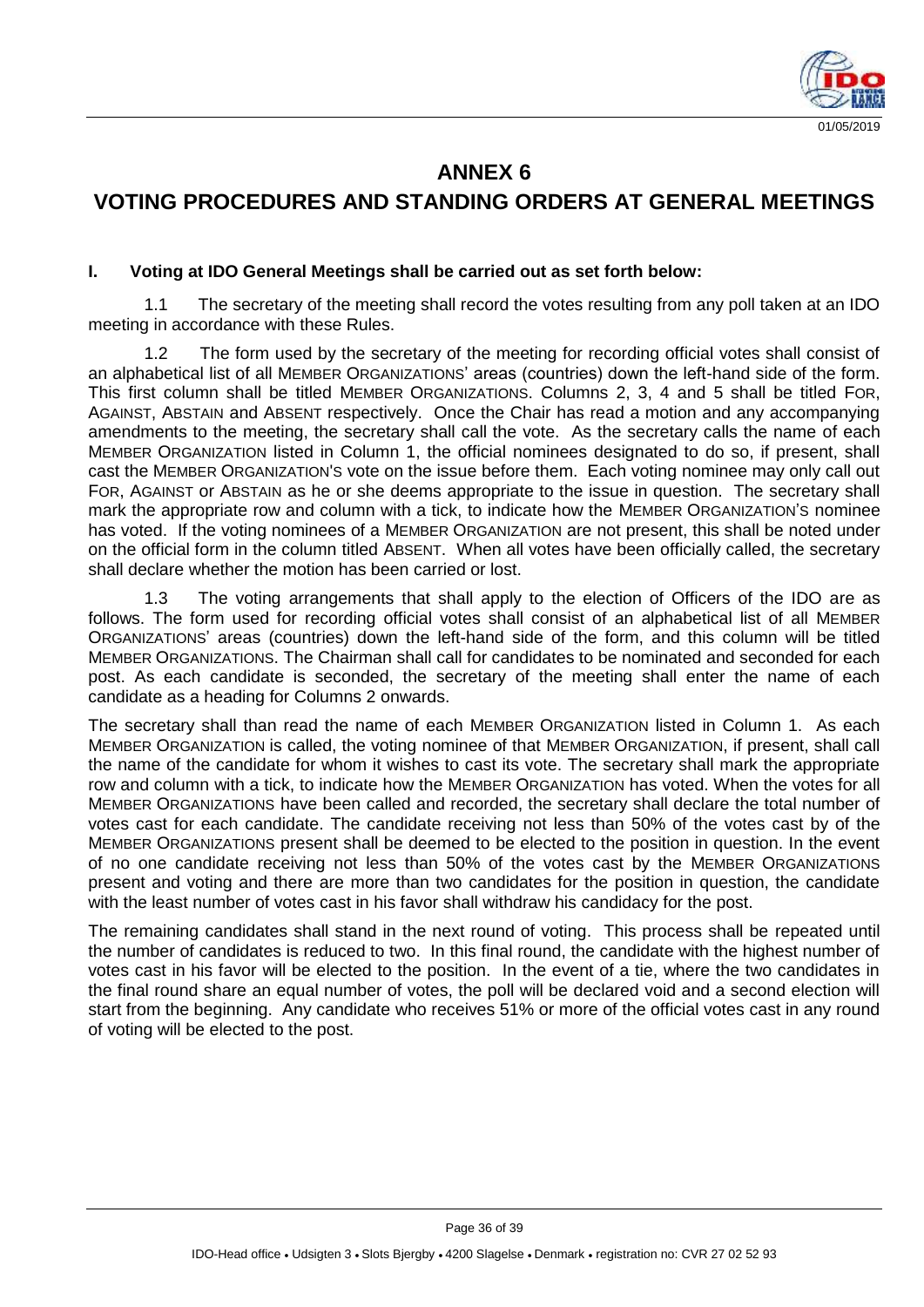

#### **II. Standing orders of the IDO to be observed at IDO General Meetings:**

2.1 CHAIRMAN OF THE MEETING'S RULING AT IDO MEETINGS

If the Chairman of the meeting rises to call a nominee to order, or for any other purpose connected with the meeting, the nominee currently speaking shall be seated and no other nominee shall rise until the chairman has indicated otherwise. The ruling of the Chairman of the meeting on any question of standing orders, points of order, or explanation shall be final. Any delegate may appeal against the decision of the Chairman of the meeting, but this requires a seconder and a majority vote.

#### 2.2 SPEECHES AT IDO MEETINGS

No nominee shall be permitted to speak more than once on any subject before the meeting or on the same point of order, except the mover of the original motion. On an amendment being moved, any nominee, even though he has spoken on the original motion, may speak again on the amendment. No delegate shall speak for more than five minutes at one time unless the Chairman of the meeting so permits. Nominees wishing to raise a point of order or explanation must rise immediately and obtain permission from Chairman of the meeting to speak. Any MEMBER ORGANIZATION may formally second any motion or amendment. The nominee representing a MEMBER ORGANIZATION that is seconding a motion or an amendment may reserve his speech until a later period in the debate.

#### 2.3 MOTIONS AND AMENDMENTS AT IDO MEETINGS

The first proposal on any particular subject shall be known as the original motion. All succeeding proposals on that subject shall be called amendments. Every motion or amendment must be moved and seconded by a MEMBER ORGANIZATIONS present at the meeting before they may be discussed. When an amendment is moved to an original motion, no further amendment shall be discussed until the first amendment has been dealt with. Notice of any further amendments must be given to, and read out by the Chairman before the first amendment is put to the vote and this procedure must be repeated with all succeeding amendments.

#### 2.4 SUBSTANTIVE MOTIONS AT IDO MEETINGS

If an amendment is carried it replaces the original motion and then becomes the substantive motion and may be further amended, provided it is consistent with the business at hand and has not been covered by an amendment or motion that has been previously rejected. The substantive motion will then be put to the vote.

#### 2.5 RIGHT TO REPLY AT IDO MEETINGS

Provided that no amendment is moved, the mover of the original motion shall have the RIGHT OF REPLY at the close of the debate on such a motion but shall not introduce any new matters. The motion shall then be immediately put to the vote. Under no circumstances shall any further discussion be allowed once the motion has been called by the Chairman. When an amendment is moved, the mover of the original motion shall be entitled to speak upon the amendment. The mover of the amendment shall not be entitled to reply.

#### 2.6 ALTERATIONS TO OR WITHDRAWAL OF MOTIONS OR AMENDMENTS

Once accepted by the Chairman, no motion or amendment shall be withdrawn without the consent of both the mover and the person who seconds the motion.

#### 2.7 CLOSURE OF DEBATE AT IDO MEETINGS

Motions for next business, the closure of debate on a motion, or an amendment, may be moved and seconded only by delegates who have not previously spoken at any time during the debate, either on the original motion or on any subsequent amendments. In the event of the closure of debate being voted upon and carried, the mover of the original motion shall have the right to reply, before the motion or the amendment is put to the vote.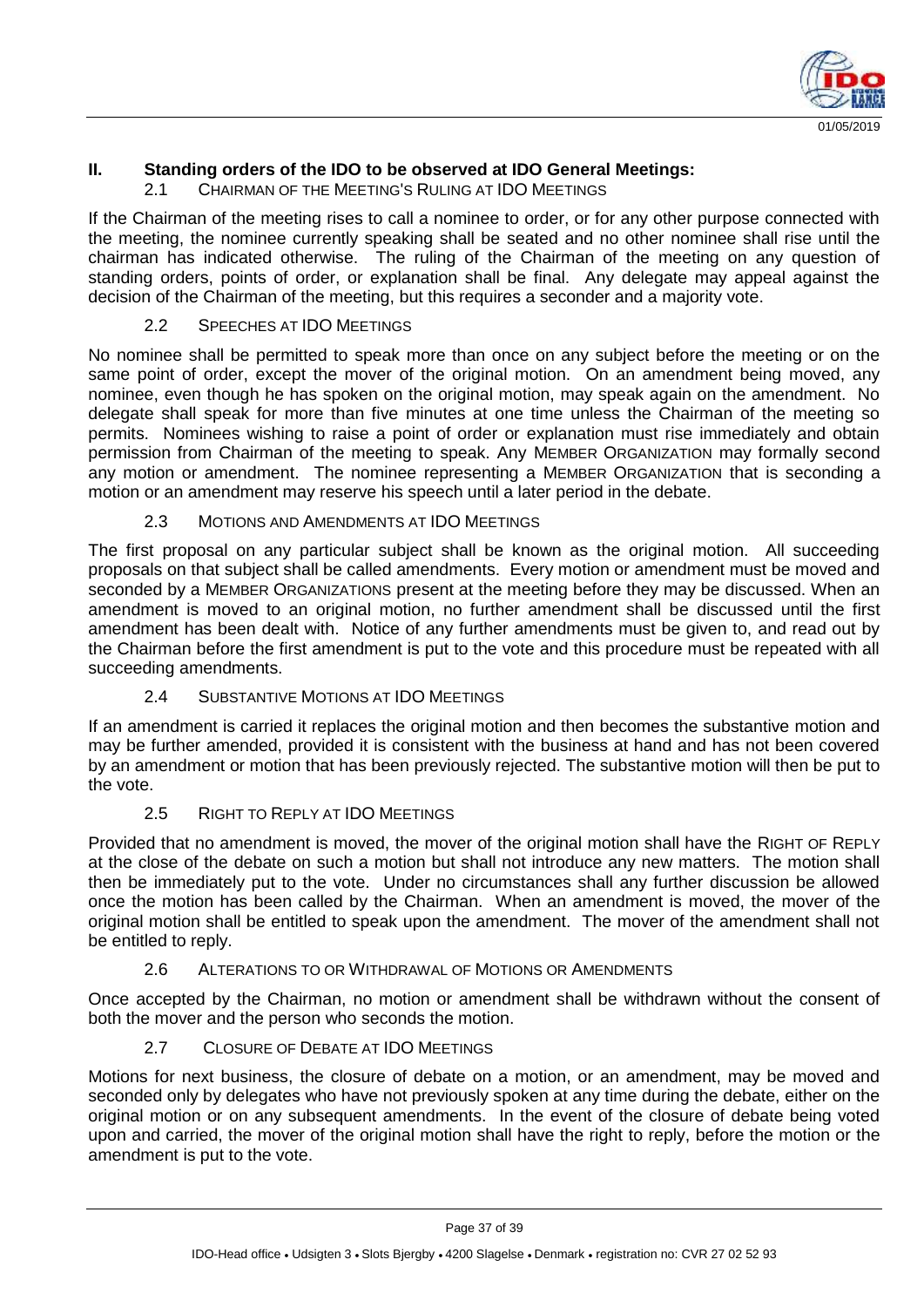

# **ANNEX 7 OUTLINE FOR AGENDA FOR DANCE COMMITTEE MEETINGS**

#### **AGENDA FOR DANCE COMMITTEE MEETING**

| Name of Dance Committee:          |  |
|-----------------------------------|--|
| Name of Dance Committee Chairman: |  |
| Dance Department:                 |  |
| Place/Date of Meeting:            |  |

- 1. Welcoming remarks by the Dance Committee Chairman
- 2. Nomination of Keeper of the Minutes
- 3. Acceptance of the last Minutes
- 4. Matters arising from the last Meeting
- 5. Dance Committee Chairman's report (*items from ADM*, statistics of participating countries at IDO events, passed proposals, competitions, rules, e-mail discussions)
- 6. Proposals
- 7. Recommendations
- 8. Election of Dance Committee Chairman (if needed)
- 9. Date and place of the next Meeting
- 10. New business

Date: **Date: Date: Date: Date: Date: Date: Date: Date: Date: Date: Date: Date: Date: Date: Date: Date: Date: Date: Date: Date: Date: Date: Date: Date: Date: Date: Date:**

…………………………………………………. …………………………………………………. (Signature of Dance Committee Chairman) (Signature of Minutekeeper)